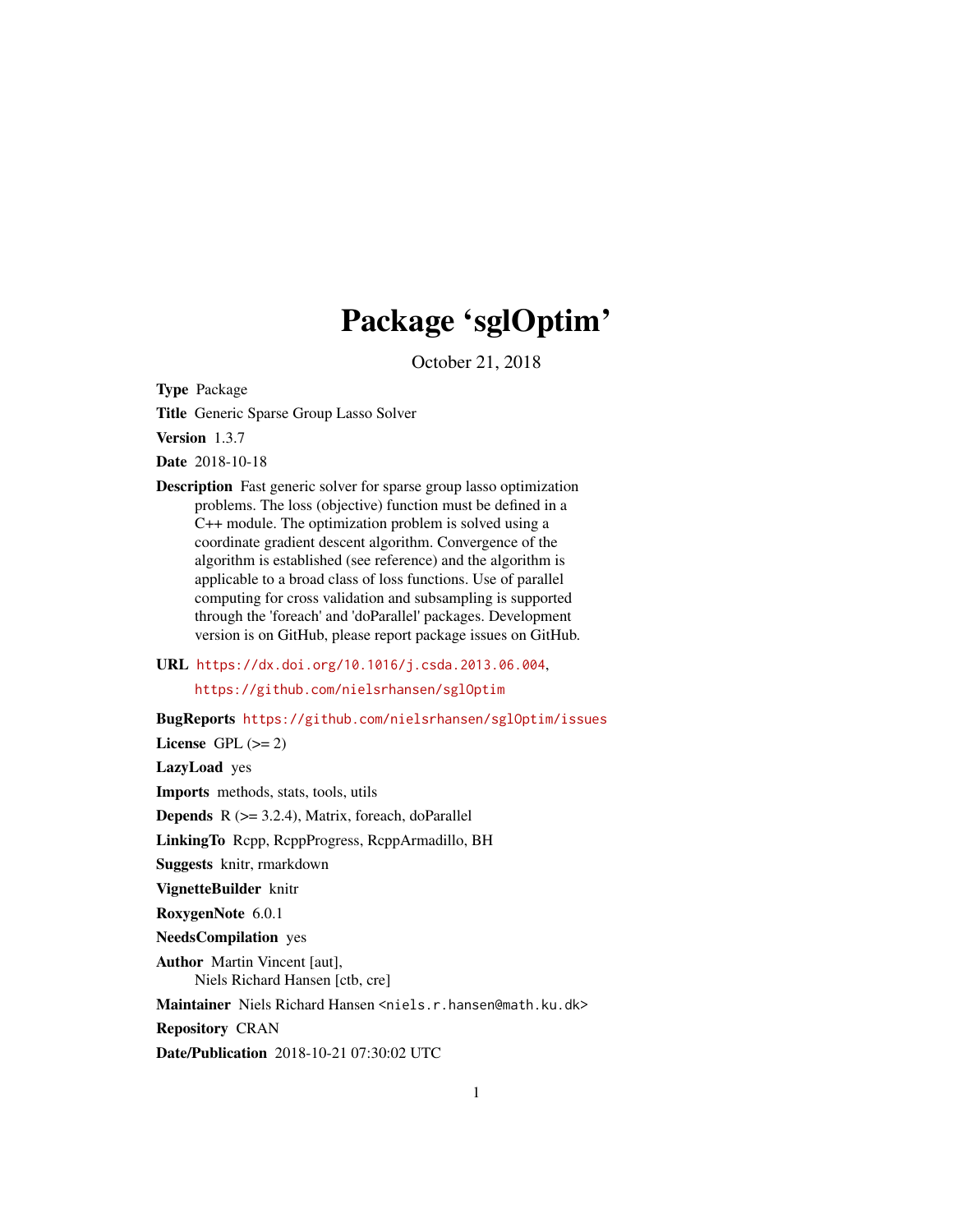## R topics documented:

|      | 3              |
|------|----------------|
|      | $\overline{3}$ |
|      | $\overline{4}$ |
|      | $\overline{4}$ |
|      | 5              |
|      | 6              |
|      | 6              |
|      | $\overline{7}$ |
|      | 8              |
|      | 9              |
|      | 10             |
|      | 10             |
|      | 11             |
|      | 11             |
|      | 12             |
|      | 12             |
|      | 13             |
| nmod | 13             |
|      | 14             |
|      | 15             |
|      | 15             |
|      | 16             |
|      | 16             |
|      | 17             |
|      | 18             |
|      | 19             |
|      | 19             |
|      | 20             |
|      | 21             |
|      | 21             |
|      | 23             |
|      | 23             |
|      | 24             |
|      | 25             |
|      | 26             |
|      |                |
|      | 29             |
|      | 30             |
|      | 31             |
|      | 33             |
|      | 34             |
|      | 34             |
|      | 35             |
|      | 35             |
|      | 36             |
|      | 36             |
|      |                |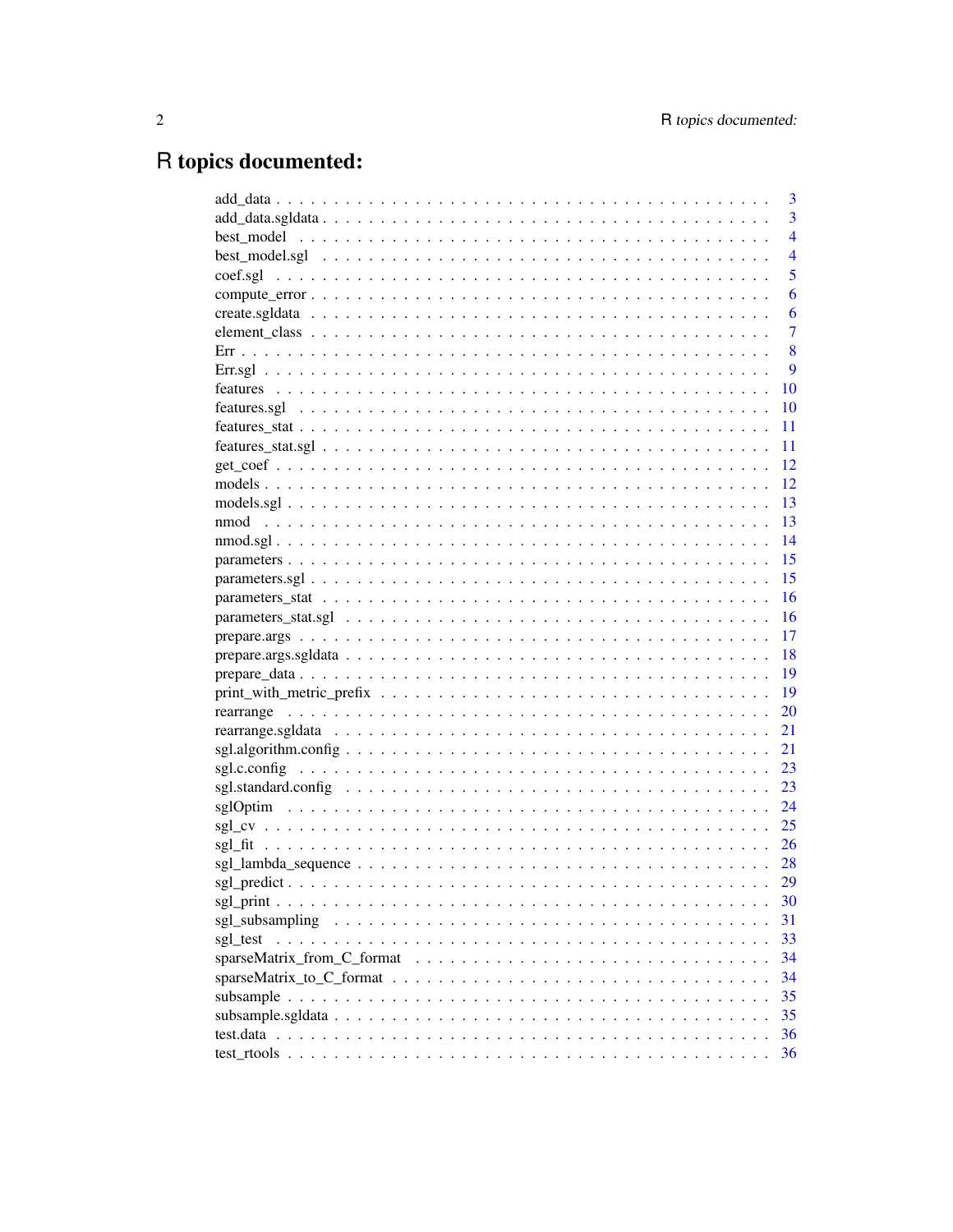#### <span id="page-2-0"></span>add\_data 3

|--|--|--|

#### **Index** [38](#page-37-0)

## add\_data *Add data to a sgldata data object*

#### Description

Addes a data to a sgldata data object

#### Usage

add\_data(data, x, name, ...)

#### Arguments

| data | sgldata object        |
|------|-----------------------|
| x    | data object to add,   |
| name | name of data object   |
|      | additional parameters |

## Author(s)

Martin Vincent

<span id="page-2-1"></span>add\_data.sgldata *Add data to a sgldata data object*

## Description

Addes a data to a sgldata data object

#### Usage

```
## S3 method for class 'sgldata'
add_data(data, x, name, default = NULL,
  type = element\_class(x), sparse = is(x, "sparseMatrix"), ...)
```

| data    | sgldata object                                                           |
|---------|--------------------------------------------------------------------------|
| X       | matrix or vector,                                                        |
| name    | name of the data object                                                  |
| default | default value, returned if x is null                                     |
| type    | data type, 'numeric' or 'integer'                                        |
| sparse  | if TRUE y will be treated as sparse, if FALSE y will be treated as dens. |
| $\cdot$ | not used                                                                 |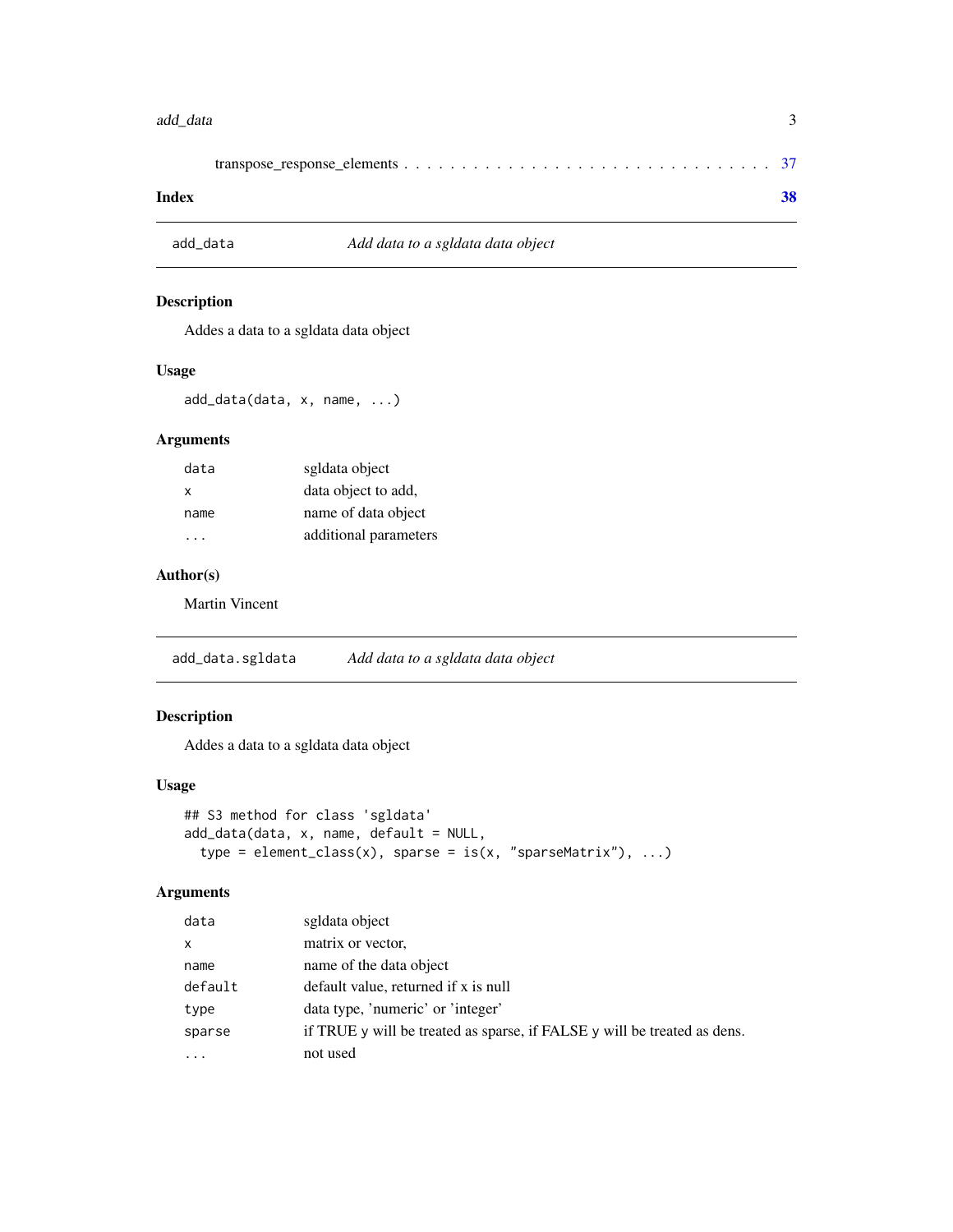## <span id="page-3-0"></span>Author(s)

Martin Vincent

## See Also

Other sgldata: [create.sgldata](#page-5-1), [prepare.args.sgldata](#page-17-1), [prepare.args](#page-16-1), [prepare\\_data](#page-18-1), [rearrange.sgldata](#page-20-1), [subsample.sgldata](#page-34-1)

best\_model *Index of best model*

## Description

Returns the index of the best model

#### Usage

best\_model(object, ...)

#### Arguments

| object | an sgl object                    |
|--------|----------------------------------|
| .      | additional parameters (optional) |

#### Value

index of the best model.

#### Author(s)

Martin Vincent

best\_model.sgl *Index of best model*

#### Description

Returns the index of the best model, in terms of lowest error rate

#### Usage

```
## S3 method for class 'sgl'
best_model(object, pkg, ...)
```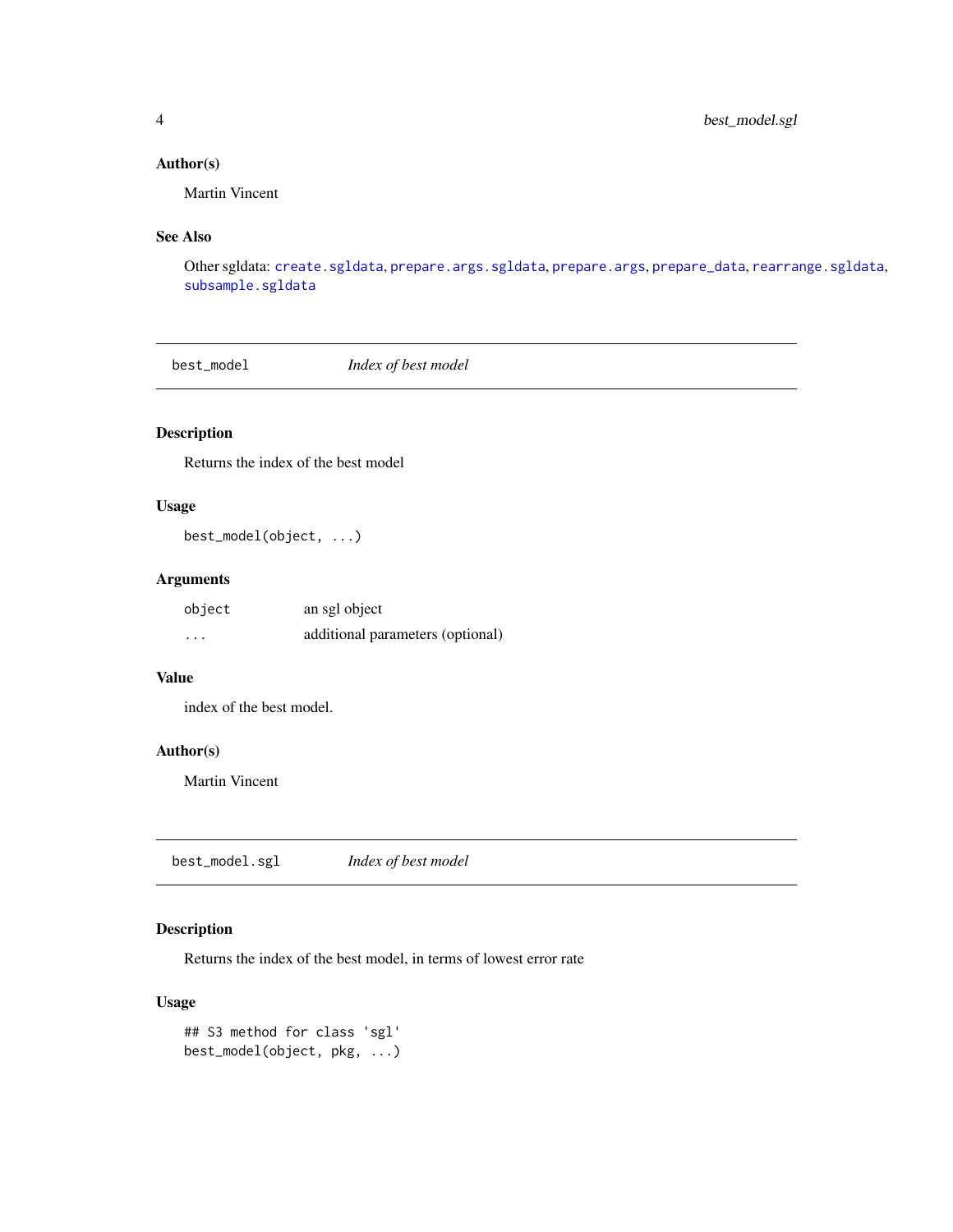#### <span id="page-4-0"></span>coef.sgl 5

## Arguments

| object | a sgl object                     |
|--------|----------------------------------|
| pkg    | name of calling package          |
| .      | additional parameters (optional) |

#### Value

index of the best model.

## Author(s)

Martin Vincent

coef.sgl *Extracting the nonzero coefficients*

#### Description

This function returns the nonzero coefficients (that is the nonzero entries of the beta matrices)

## Usage

```
## S3 method for class 'sgl'
coef(object, index = 1:nmod(object), parameter = "beta", ...)
```
#### Arguments

| object    | a sgl object                              |
|-----------|-------------------------------------------|
| index     | indices of the models                     |
| parameter | name of the parameter (deafult is 'beta') |
|           | ignored                                   |

#### Value

a list of with nonzero coefficients of the models

#### Author(s)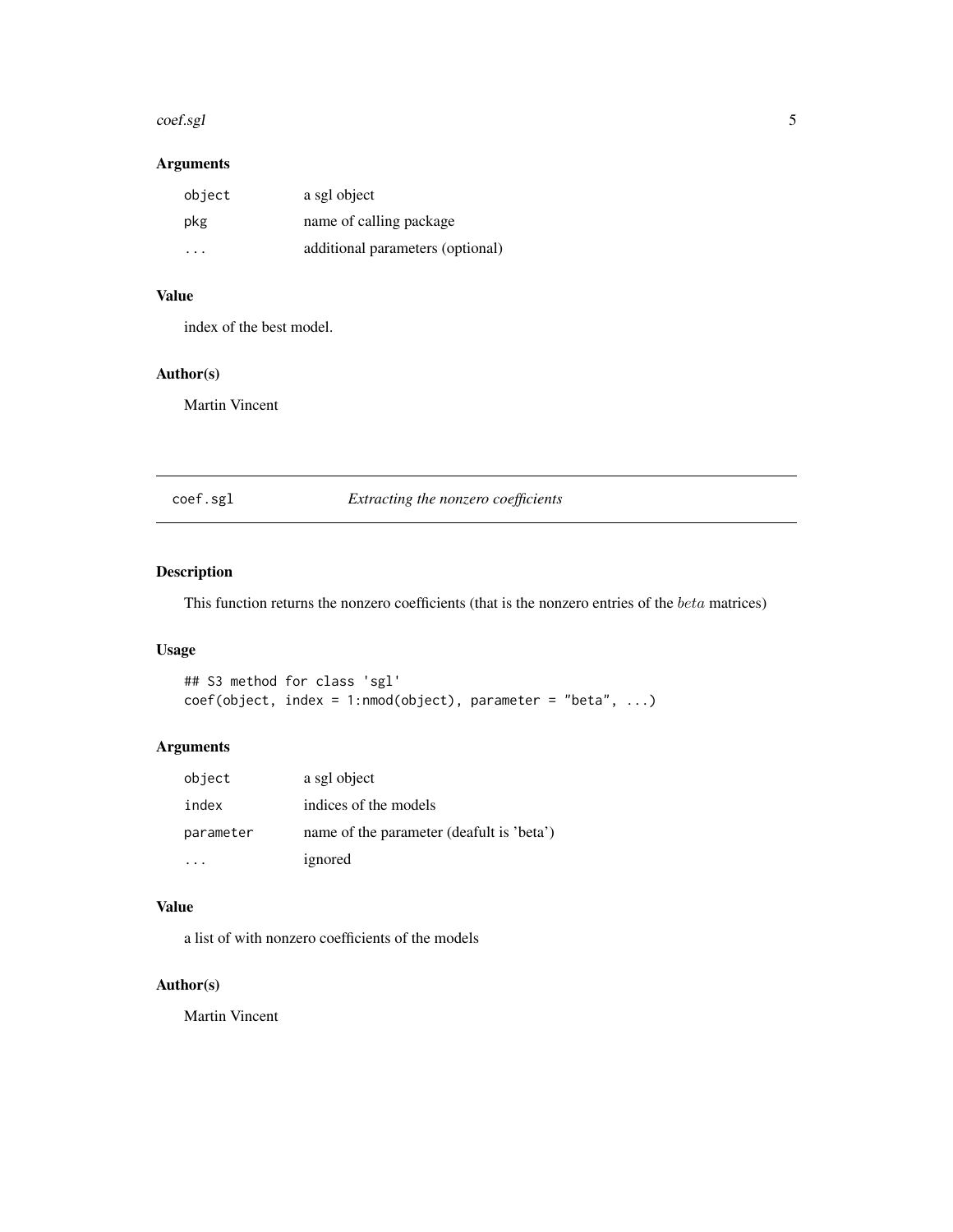This function can be used to compute mean error rates. It is consist with the use cases of the Err genetic function. The loss function should be of the form function $(x, y)$  and must return a single numeric number, with x a list of true responses and y a list of responses (one list element for each sample).

#### Usage

```
compute_error(x, response_name, true_response, loss,
  transposed_response = FALSE)
```
#### Arguments

| x                   | sgl object containing responses                                         |
|---------------------|-------------------------------------------------------------------------|
| response_name       | the name of the response.                                               |
| true_response       | the true response                                                       |
| loss                | the loss function.                                                      |
| transposed_response |                                                                         |
|                     | have the response list been transposed with transpose_response_elements |

#### Value

a vector or matrrix with the computed error rates

#### Author(s)

Martin Vincent

<span id="page-5-1"></span>create.sgldata *Create a sgldata object*

#### Description

Creates a sgldata object from a design matrix and an optional response vector or matrix.

#### Usage

```
create.sgldata(x, y, response_dimension = .get_response_dimension(y),
  response_names = .get_response_names(y), sparseX = is(x, "sparseMatrix"),
  sparseY = is(y, "sparseMatrix"), typeX = element_class(x),typeY = element_class(y))
```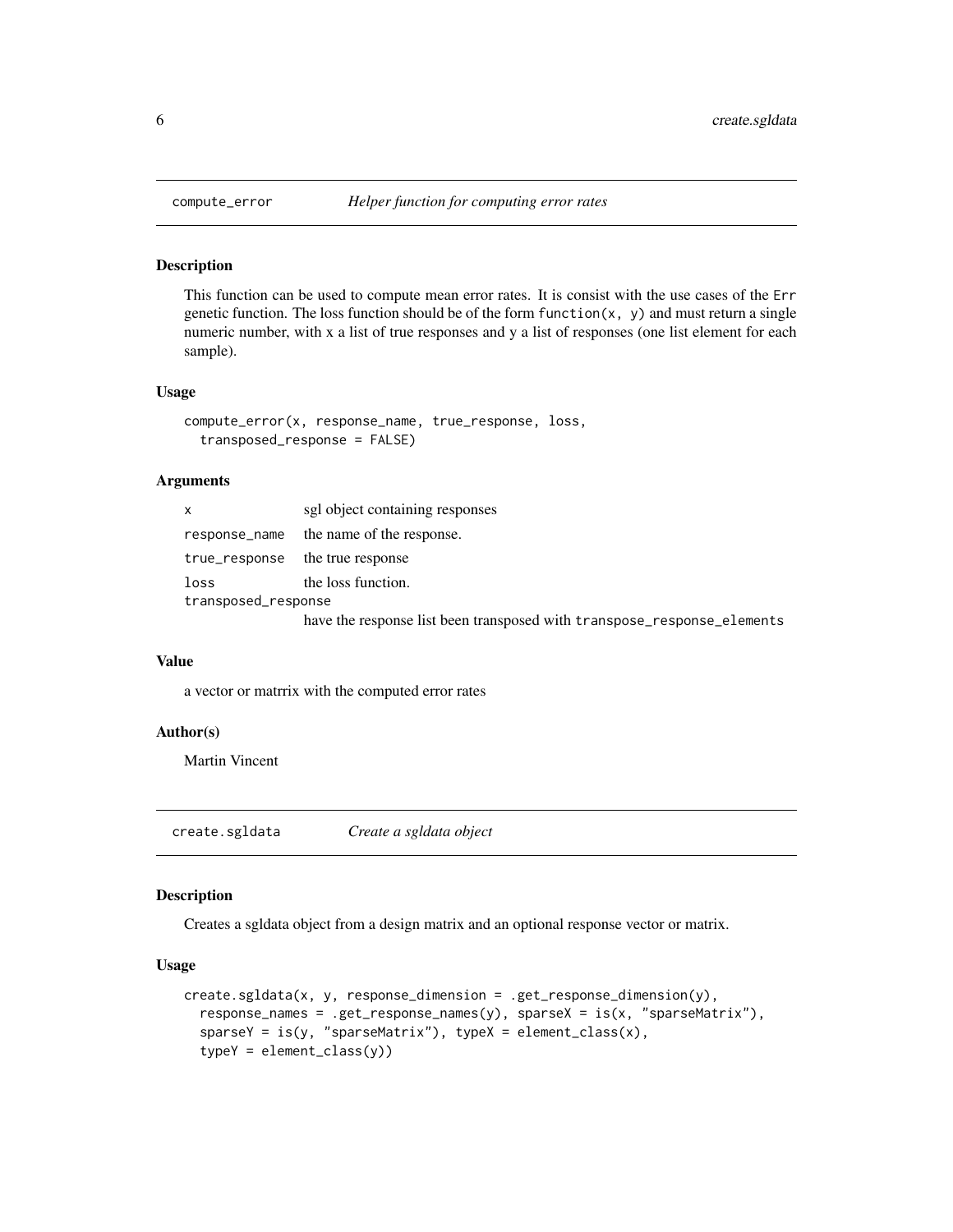## <span id="page-6-0"></span>element\_class 7

## Arguments

| the design matrix, a matrix of size $N \times p$ (will be parsed to the loss module as<br>X). |  |  |
|-----------------------------------------------------------------------------------------------|--|--|
| the responses, NULL, a vector or a matrix (will be parsed to the loss module as<br>matrix Y)  |  |  |
| response_dimension                                                                            |  |  |
| number of models, that is the dimension of the returned response.                             |  |  |
| response names names of models, that is the names of the elements of the returned response.   |  |  |
| if TRUE x will be treated as sparse, if FALSE x will be treated as dens.                      |  |  |
| if TRUE y will be treated as sparse, if FALSE y will be treated as dens.                      |  |  |
| type of the elements of x.                                                                    |  |  |
| type of the elements of y.                                                                    |  |  |
|                                                                                               |  |  |

#### Author(s)

Martin Vincent

## See Also

Other sgldata: [add\\_data.sgldata](#page-2-1), [prepare.args.sgldata](#page-17-1), [prepare.args](#page-16-1), [prepare\\_data](#page-18-1), [rearrange.sgldata](#page-20-1), [subsample.sgldata](#page-34-1)

element\_class *Retur the element class of an object.*

#### Description

Return the element class of an object. The object must be a matrix, vector or NULL. The element class of NULL is NULL

#### Usage

```
element_class(x)
```
#### Arguments

x a matrix, vector or NULL

## Author(s)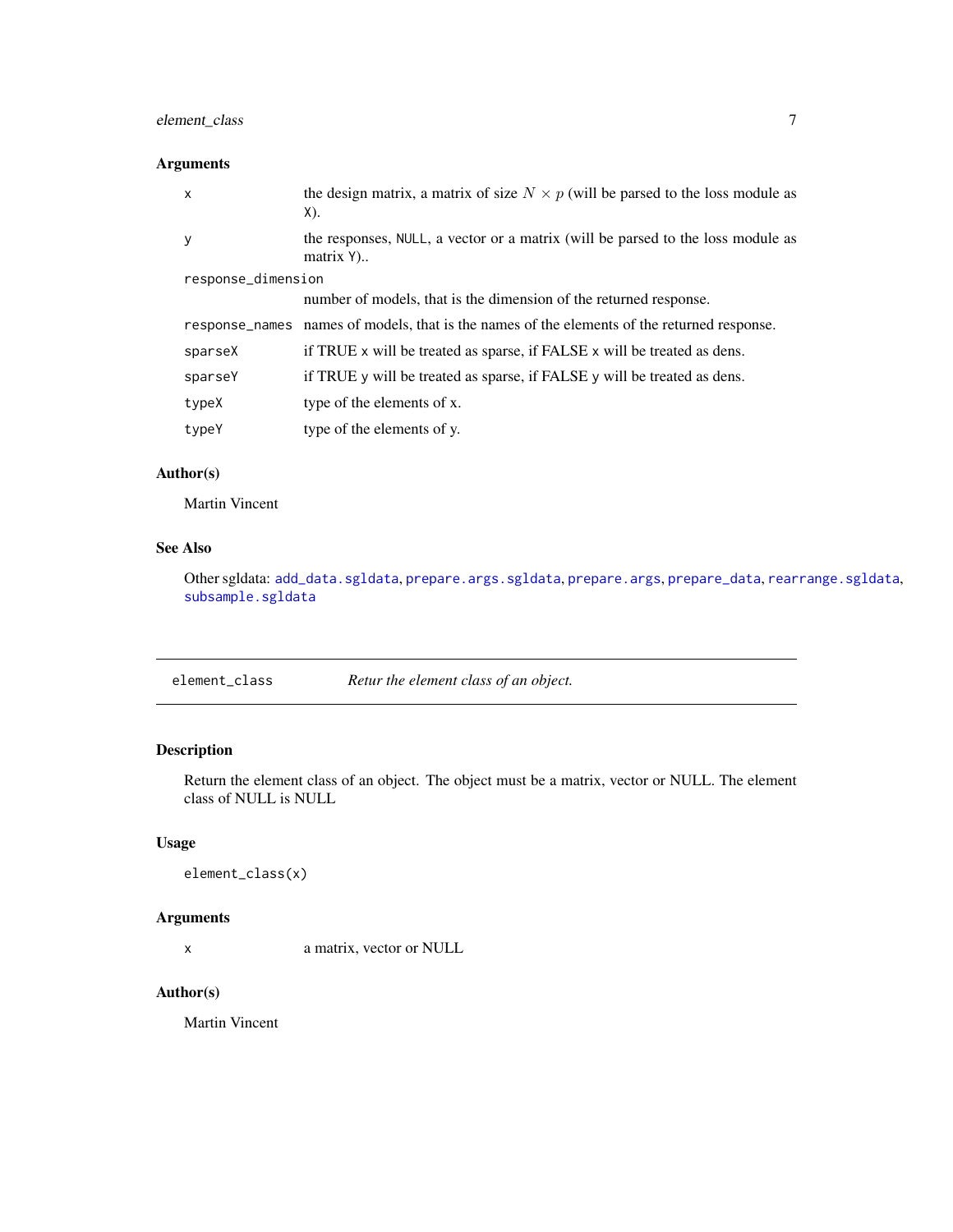Compute and returns an error rate for each model contained in x. See details for generic use cases.

#### Usage

```
Err(object, data, response, ...)
```
#### Arguments

| object   | an object                        |
|----------|----------------------------------|
| data     | a data object                    |
| response | a response object                |
|          | additional parameters (optional) |

#### Details

The following generic use case should be supported (see for example **msgl** package for an implementation):

1. With fit a sgl fit object with models estimated using x data, the code Err(fit, x)

should return a vector with the *training errors* of the models.

2. With x.new a new data set with known responses response.new, the code

Err(fit, x.new, response.new)

should return a vector with the errors of the models when applied to the new data set.

3. With fit.cv a sgl cross validation object, the code

Err(fit.cv)

should return a vector with estimates of the *expected generalization errors* of the models (i.e. the cross validation errors).

4. If subsampling is supported then, with fit.sub a sgl subsampling object, the code Err(fit.sub)

should return a matrix with the test errors (each column corresponding to a model, i.e. rows corresponds to tests).

#### Value

a vector of length nmod(object) or a matrix with nmod(object) columns containing error rates for the models

<span id="page-7-0"></span>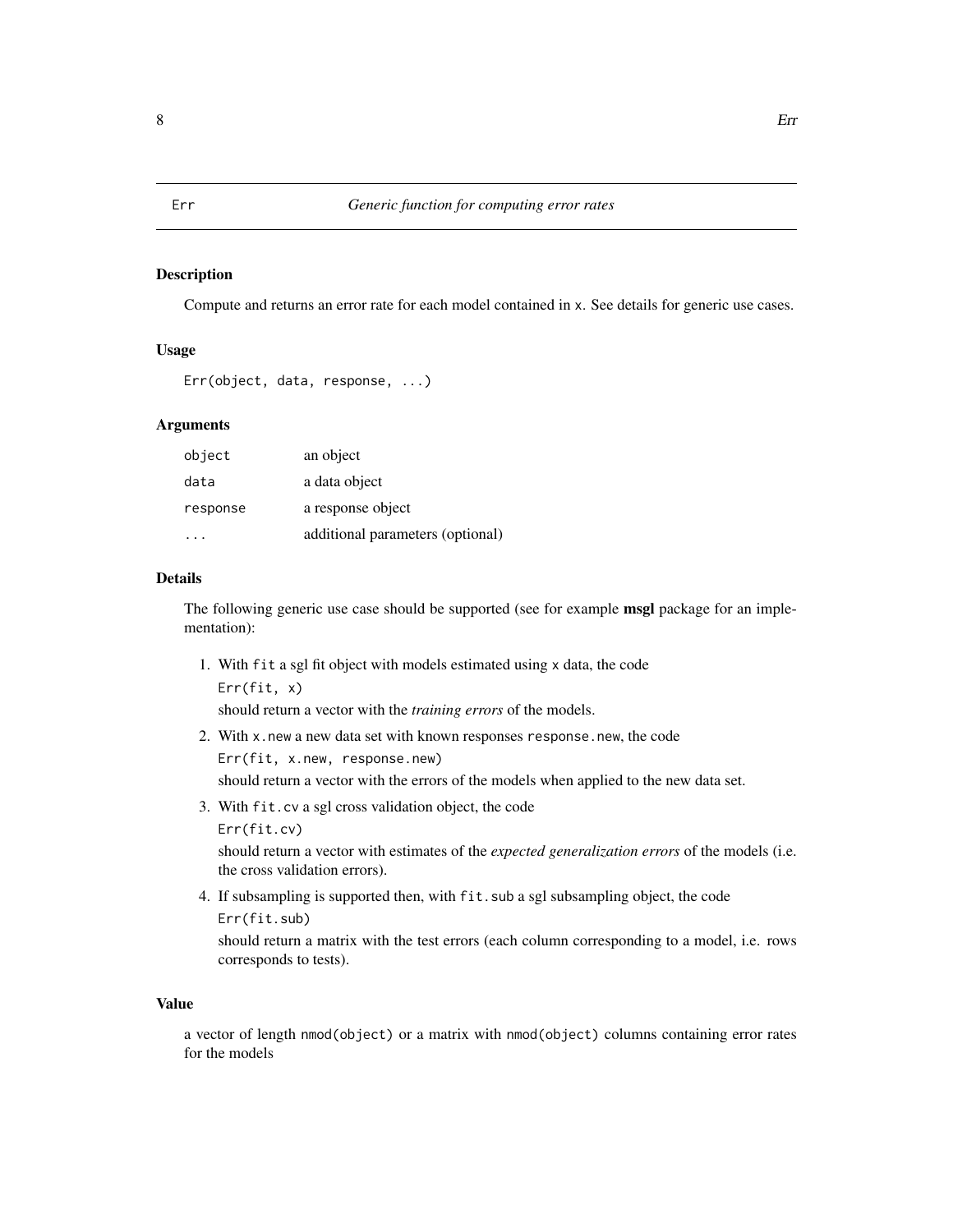#### <span id="page-8-0"></span>Err.sgl 9

## Author(s)

Martin Vincent

## See Also

compute\_error

Err.sgl *Error Rates*

## Description

Compute and return the root-mean-square error for each model. This method is only intended for testing.

The root-mean-square error (RMSE) is

$$
\frac{1}{K} \sum_{i=1}^{K} \sqrt{\frac{1}{N} \sum_{j=1}^{N} Y_{ji} - (X\hat{\beta})_{ji}}
$$

RMSE is the default error.

## Usage

## S3 method for class 'sgl' Err(object, data = NULL, response = object\$Y.true, ...)

#### Arguments

| object   | a lsgl object.                                   |
|----------|--------------------------------------------------|
| data     | a design matrix (the $X$ matrix).                |
| response | a matrix of the true responses (the $Y$ matrix). |
|          | ignored.                                         |

#### Value

a vector of errors.

#### Author(s)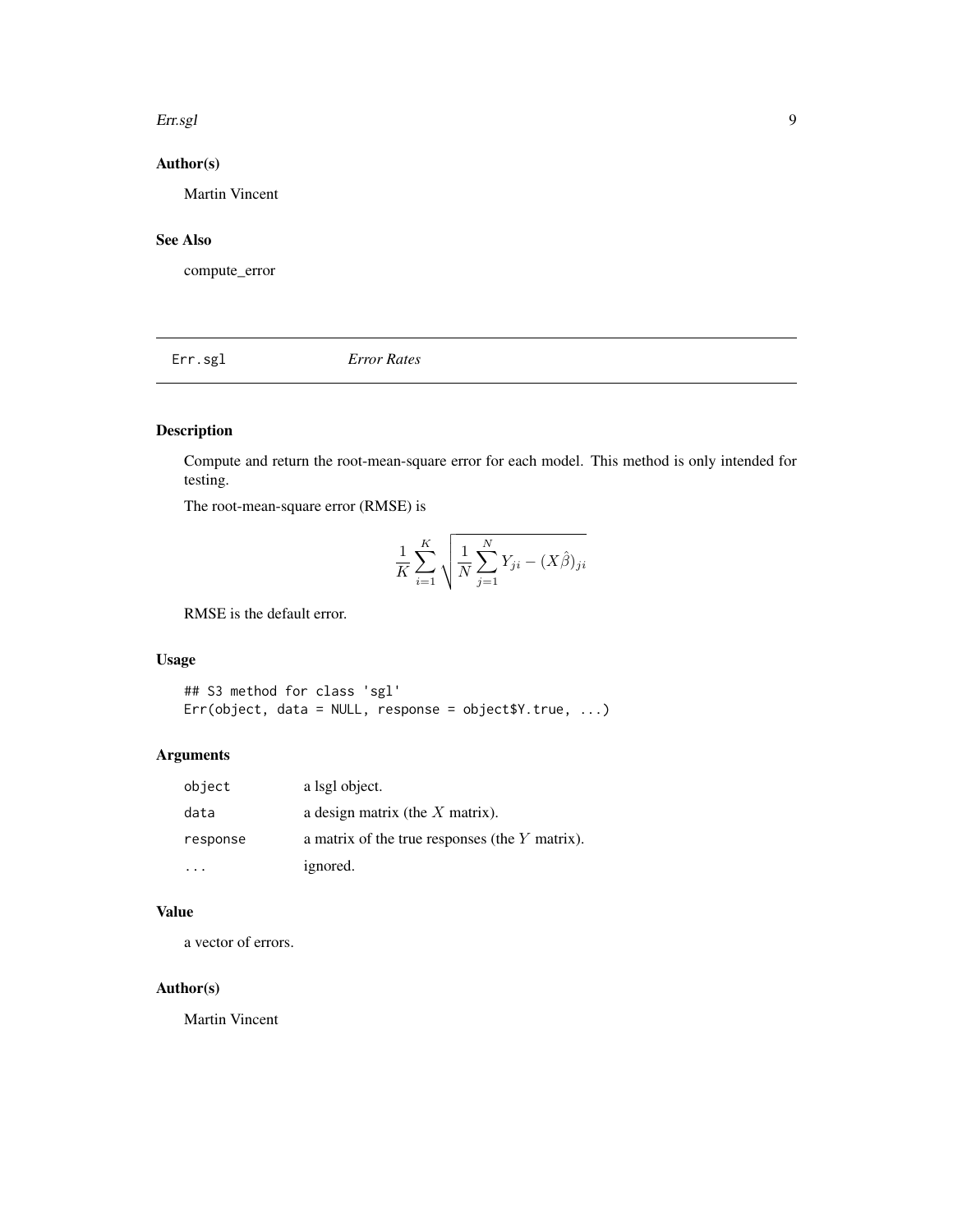<span id="page-9-0"></span>

Generic function for extracting nonzero features.

### Usage

features(object, ...)

#### Arguments

| object   | an object                        |
|----------|----------------------------------|
| $\cdots$ | additional parameters (optional) |

#### Value

a list of length nmod(x) containing the nonzero features of the models.

#### Author(s)

Martin Vincent

features.sgl *Extracting nonzero features*

#### Description

Extract the nonzero features of the fitted models

#### Usage

## S3 method for class 'sgl' features(object, ...)

#### Arguments

| object | a sgl object |
|--------|--------------|
| .      | ignored      |

#### Value

a list of vectors containing the nonzero features (that is nonzero columns of the beta matrices)

#### Author(s)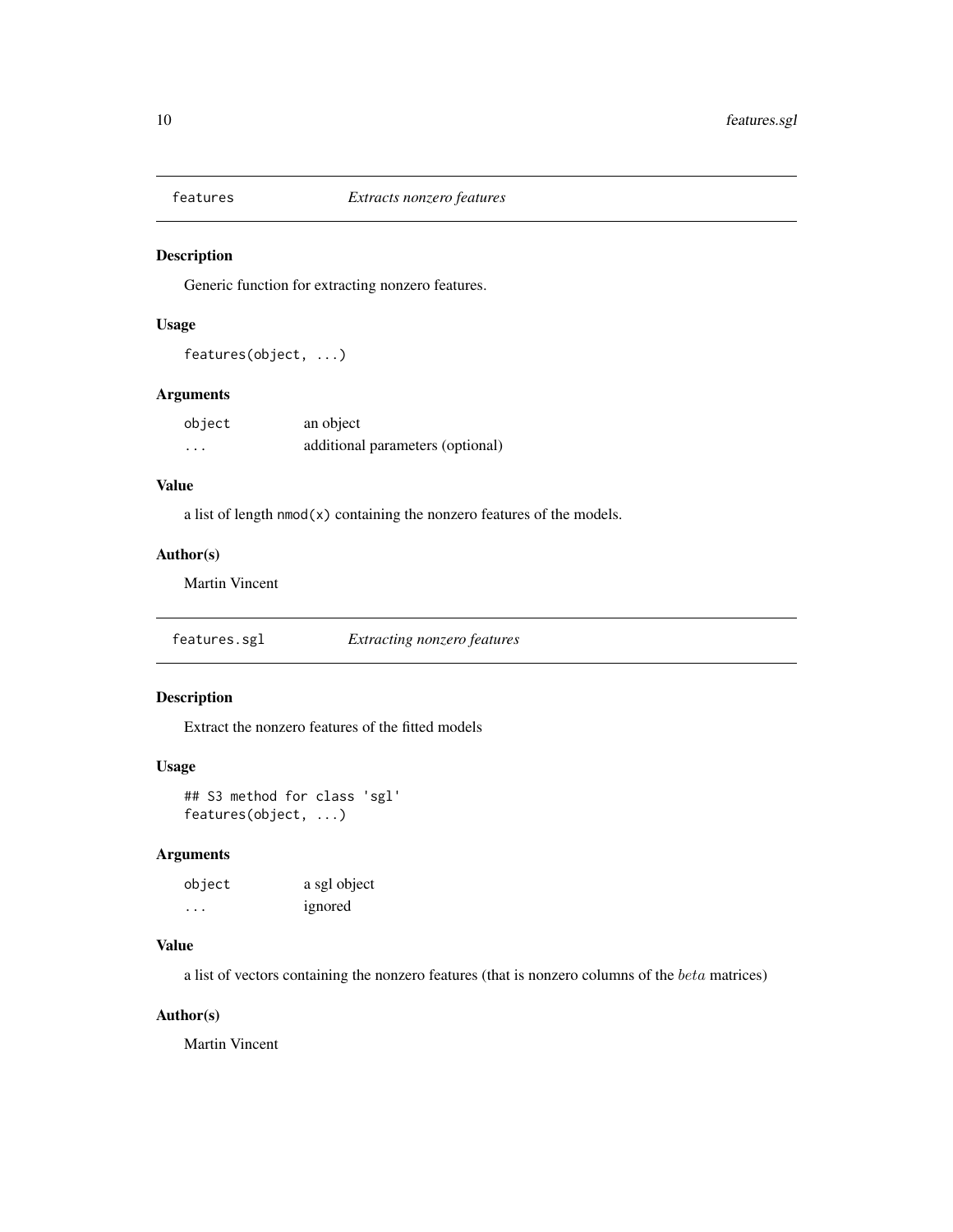<span id="page-10-0"></span>features\_stat *Extract feature statistics*

#### Description

Generic function for extracting feature statistics.

#### Usage

```
features_stat(object, ...)
```
### Arguments

| object | an object                        |
|--------|----------------------------------|
| .      | additional parameters (optional) |

## Value

an object conting the computed statistics.

#### Author(s)

Martin Vincent

features\_stat.sgl *Extract feature statistics*

### Description

Extracts the number of nonzero features (or group) in each model.

#### Usage

```
## S3 method for class 'sgl'
features_stat(object, ...)
```
#### Arguments

| object  | an object |
|---------|-----------|
| $\cdot$ | ignored   |

#### Value

a vector of length nmod(x) or a matrix containing the number of nonzero features (or group) of the models.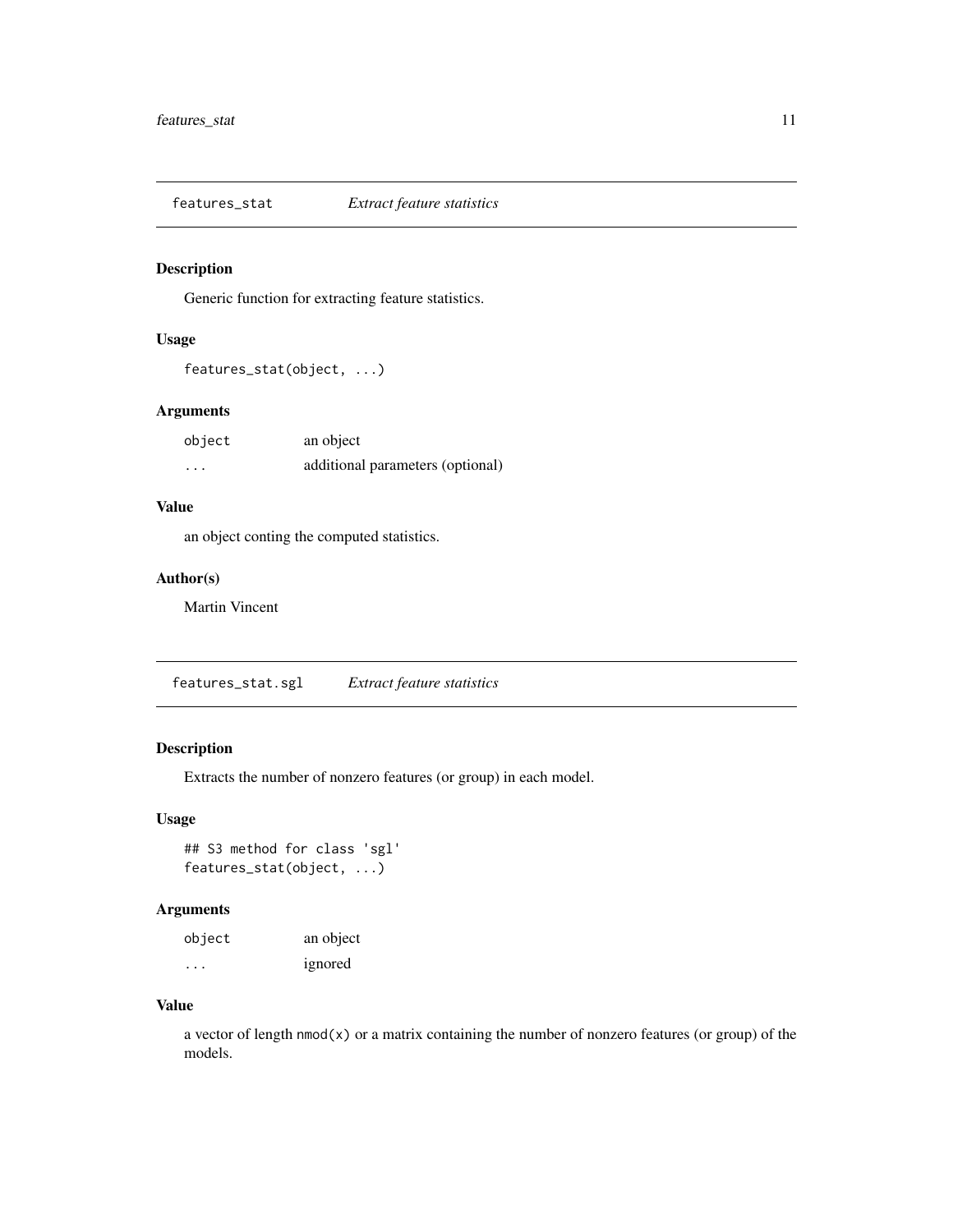12 models

## Author(s)

Martin Vincent

#### get\_coef *Get the nonzero coefficients*

#### Description

Extracting nonzero coefficients from list (of lists) of matrices

#### Usage

get\_coef(object, index = 1:length(object))

## Arguments

| object | a list of lists of matrices or a list of matrices |
|--------|---------------------------------------------------|
| index  | indices to be extracted from                      |

#### Value

a list (of lists) with the nonzero coefficients

## Author(s)

Martin Vincent

models *Extract fitted models*

#### Description

Generic function for extracting the fitted models. Returns the fitted models.

## Usage

models(object, index, ...)

| object                  | an object                                        |
|-------------------------|--------------------------------------------------|
| index                   | a vector of indices of the models to be returned |
| $\cdot$ $\cdot$ $\cdot$ | additional parameters (optional)                 |

<span id="page-11-0"></span>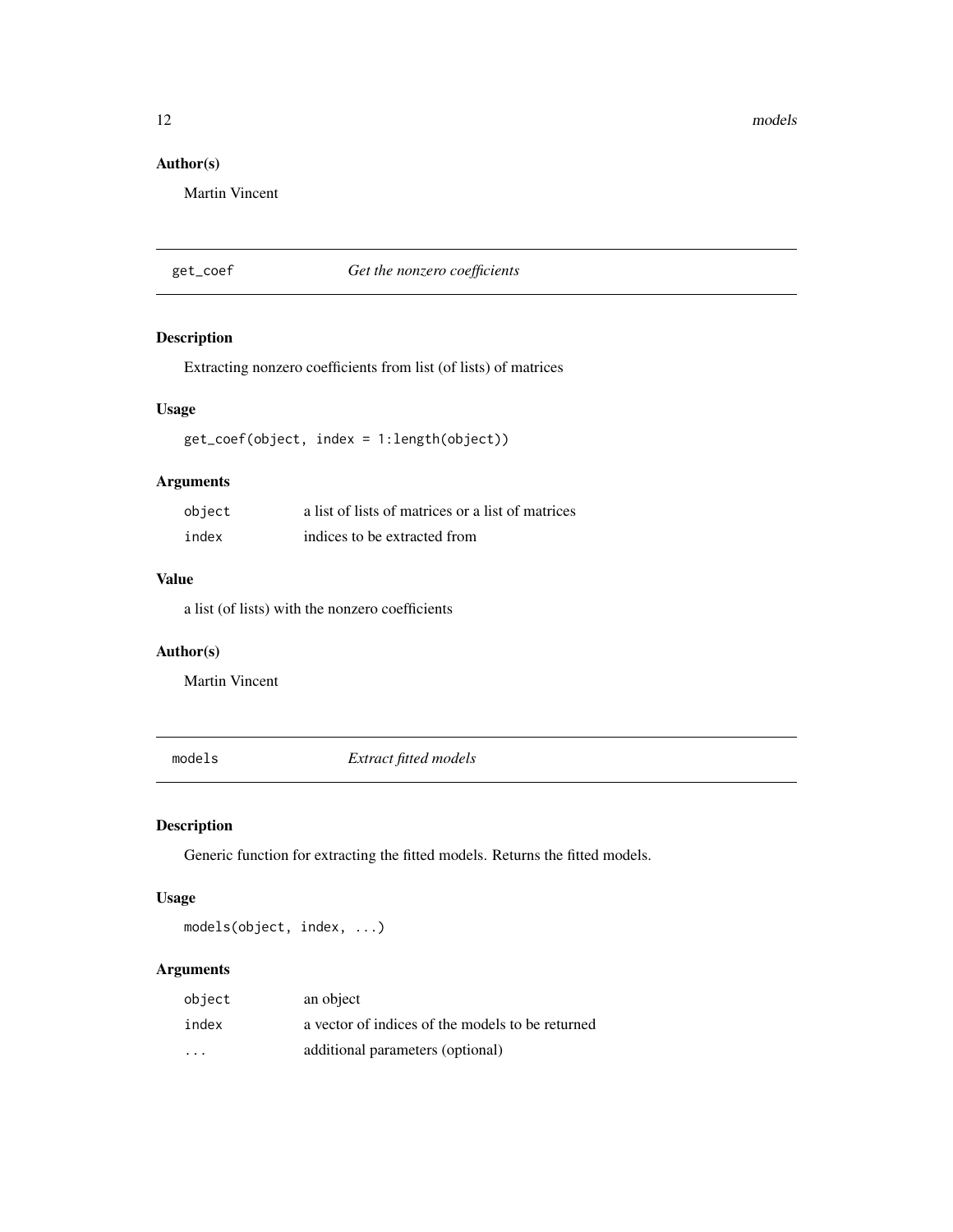#### <span id="page-12-0"></span>models.sgl 13

## Value

a list of length length(index) containing the models

#### Author(s)

Martin Vincent

models.sgl *Extract the estimated models*

#### Description

This function returns the estimated models (that is the beta matrices)

#### Usage

## S3 method for class 'sgl' models(object, index = 1:nmod(object), ...)

#### Arguments

| object  | a sgl object                         |
|---------|--------------------------------------|
| index   | indices of the models to be returned |
| $\cdot$ | ignored                              |

#### Value

a list of sparse matrices

#### Author(s)

Martin Vincent

nmod *Number of models used for fitting*

#### Description

Generic function for counting the number of models used for fitting the object. Returns the number of models used for fitting. However, note that the objects returned by msgl.cv and msgl.subsampling does not contain any models even though nmod returns a nonzero number.

#### Usage

nmod(object, ...)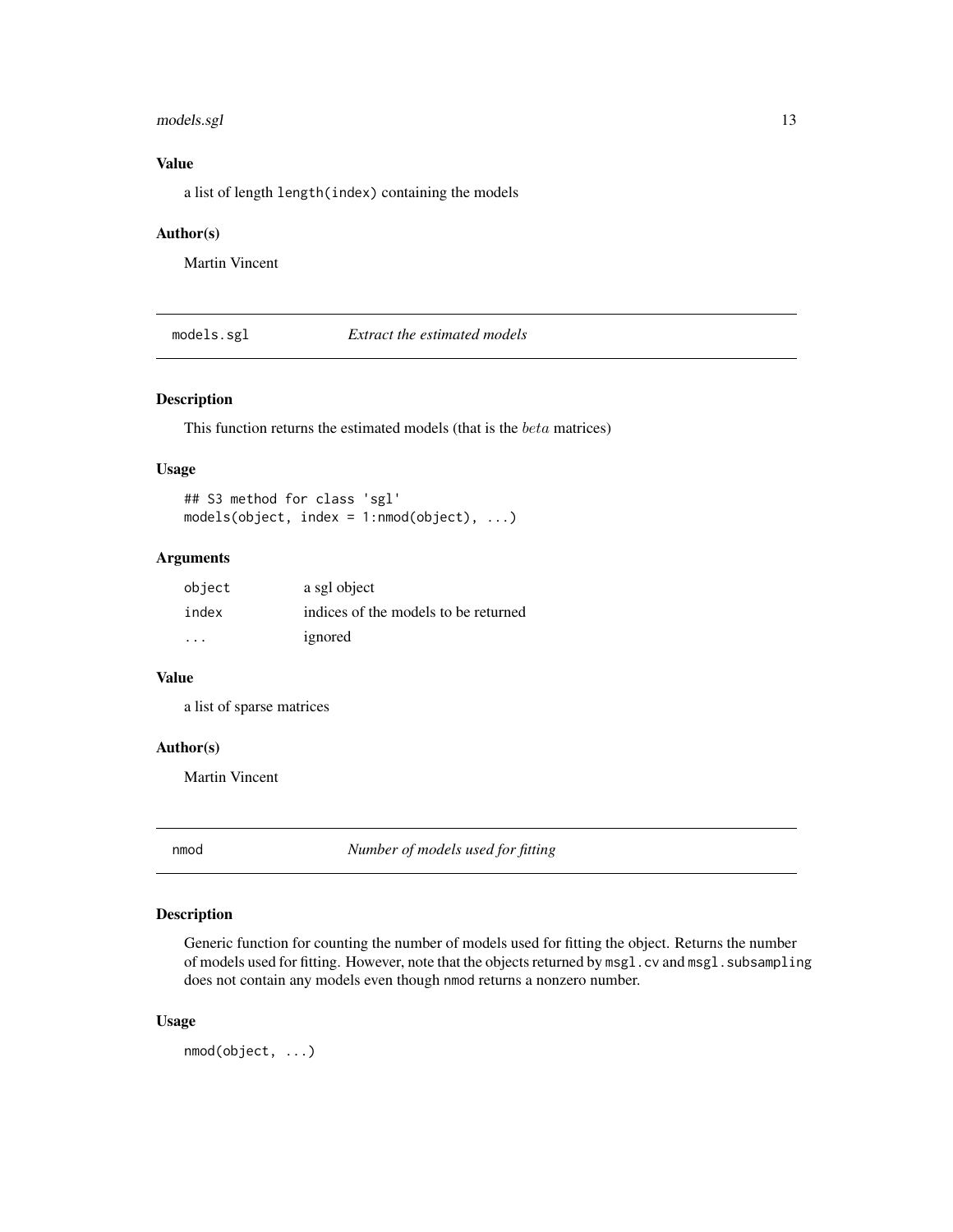#### 14 nmod.sgl

#### Arguments

| object  | an object                        |
|---------|----------------------------------|
| $\cdot$ | additional parameters (optional) |

#### Value

the number of models used when fitting the object x.

#### Author(s)

Martin Vincent

nmod.sgl *Returns the number of models in a sgl object*

#### Description

Returns the number of models used for fitting.

#### Usage

## S3 method for class 'sgl' nmod(object, ...)

#### Arguments

| object  | a sgl object |
|---------|--------------|
| $\cdot$ | ignored      |

#### Details

Note that cv and subsampling objects does not conating any models even though nmod returns a positiv number.

#### Value

the number of models in object

#### Author(s)

<span id="page-13-0"></span>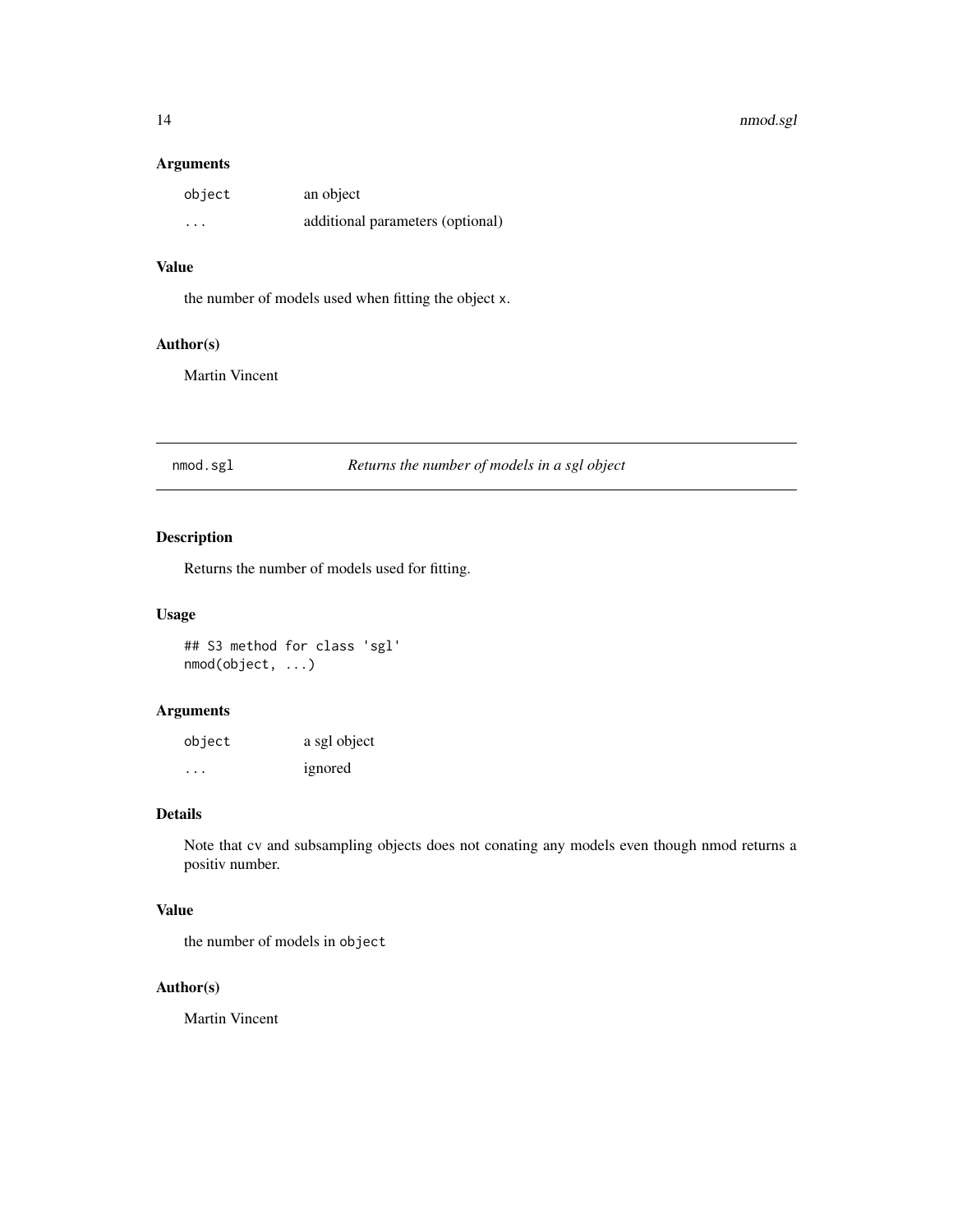<span id="page-14-0"></span>

Generic function for extracting nonzero parameters for each model.

#### Usage

```
parameters(object, ...)
```
#### Arguments

| object | an object                        |
|--------|----------------------------------|
| .      | additional parameters (optional) |

#### Value

a list of length nmod(x) containing the nonzero parameters of the models.

#### Author(s)

Martin Vincent

parameters.sgl *Extracting nonzero parameters*

#### Description

Extract the nonzero parameters in each model. Only the parameters of nonzero features (columns of the beta matrices) are returned.

#### Usage

## S3 method for class 'sgl' parameters(object, ...)

## Arguments

| object | a sgl object |
|--------|--------------|
| .      | ignored      |

## Value

a list of vectors containing the nonzero parameters (that is nonzero entries of the beta matrices)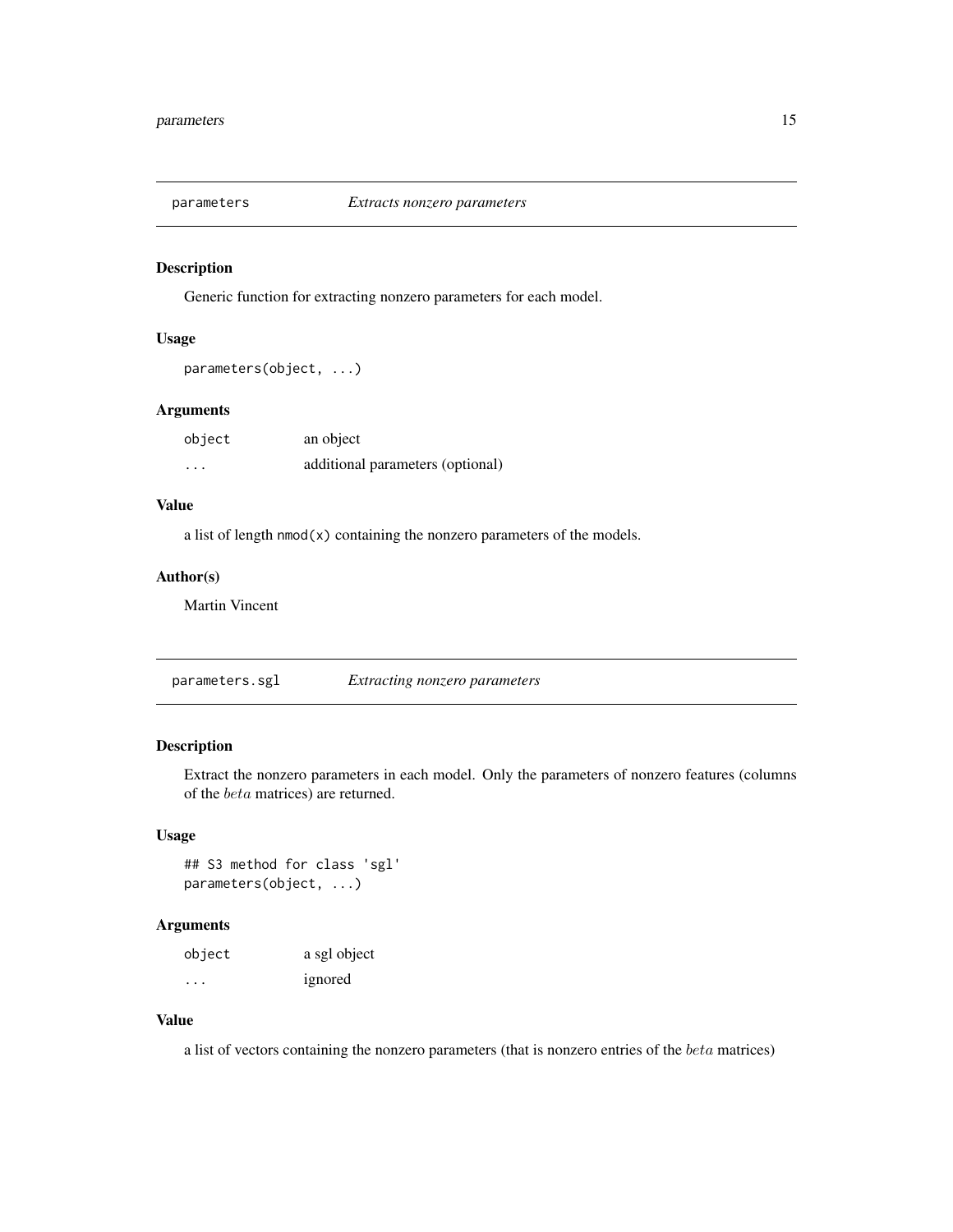#### Author(s)

Martin Vincent

parameters\_stat *Extract parameter statistics*

#### Description

Generic function for extracting parameter statistics.

#### Usage

parameters\_stat(object, ...)

#### Arguments

| object   | an object                        |
|----------|----------------------------------|
| $\cdots$ | additional parameters (optional) |

#### Value

an object conting the computed statistics.

#### Author(s)

Martin Vincent

parameters\_stat.sgl *Extracting parameter statistics*

## Description

Extracts the number of nonzero parameters in each model.

#### Usage

```
## S3 method for class 'sgl'
parameters_stat(object, ...)
```

| object | an object |
|--------|-----------|
| .      | ignored   |

<span id="page-15-0"></span>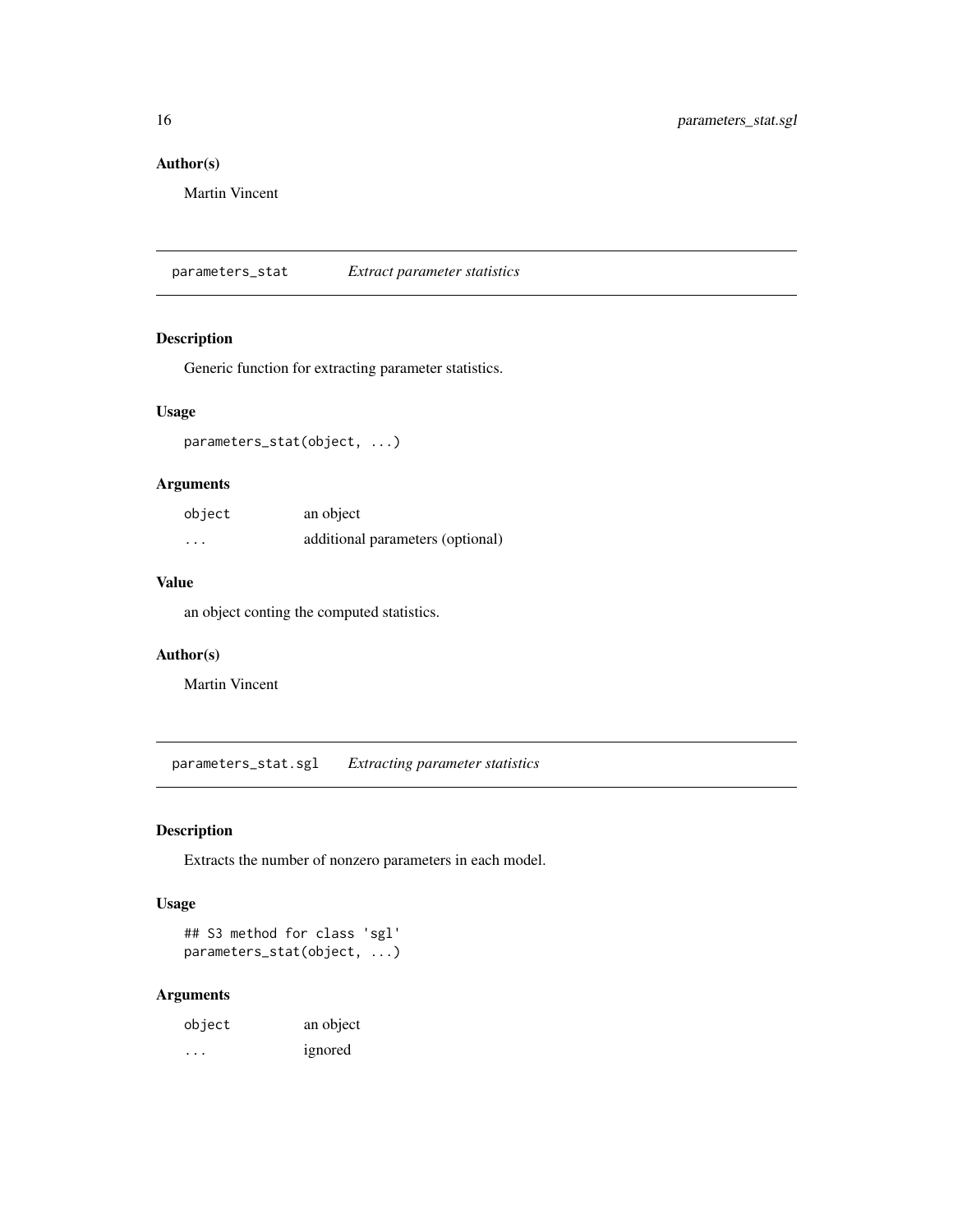#### <span id="page-16-0"></span>prepare.args 17

### Value

a vector of length  $\text{nmod}(x)$  or a matrix containing the number of nonzero parameters of the models.

#### Author(s)

Martin Vincent

<span id="page-16-1"></span>prepare.args *Generic function for preparing the sgl call arguments*

#### Description

Compute and prepare the sgl call arguments for the objective function

$$
\text{loss}(\text{data})(\beta) + \lambda \left( (1 - \alpha) \sum_{J=1}^{m} \gamma_J ||\beta^{(J)}||_2 + \alpha \sum_{i=1}^{n} \xi_i |\beta_i| \right)
$$

where loss is a loss/objective function. The  $n$  parameters are organized in the parameter matrix β with dimension  $q \times p$ . The vector  $\beta^{(J)}$  denotes the J parameter group, the dimension of  $\beta^{(J)}$ is denote by  $d_J$ . The dimensions  $d_J$  must be multiple of q, and  $\beta = (\beta^{(1)} \cdots \beta^{(m)})$ . The group weights  $\gamma \in [0, \infty)^m$  and the parameter weights  $\xi \in [0, \infty)^{qp}$ .

#### Usage

prepare.args(data, ...)

#### Arguments

| data    | a data object         |
|---------|-----------------------|
| $\cdot$ | additional parameters |

#### Value

| block_dim        | a vector of length m, containing the dimensions $dJ$ of the groups (i.e. the num-<br>ber of parameters in the groups)           |
|------------------|---------------------------------------------------------------------------------------------------------------------------------|
| groupWeights     | a vector of length $m$ , containing the group weights                                                                           |
| parameterWeights |                                                                                                                                 |
|                  | a matrix of dimension $q \times p$ , containing the parameter weights                                                           |
| alpha            | the $\alpha$ value                                                                                                              |
| data             | the data parsed to the loss module                                                                                              |
| group_order      | original order of the columns of $\beta$ . Before sgl routines return $\beta$ will be reorga-<br>nized according to this order. |

#### Author(s)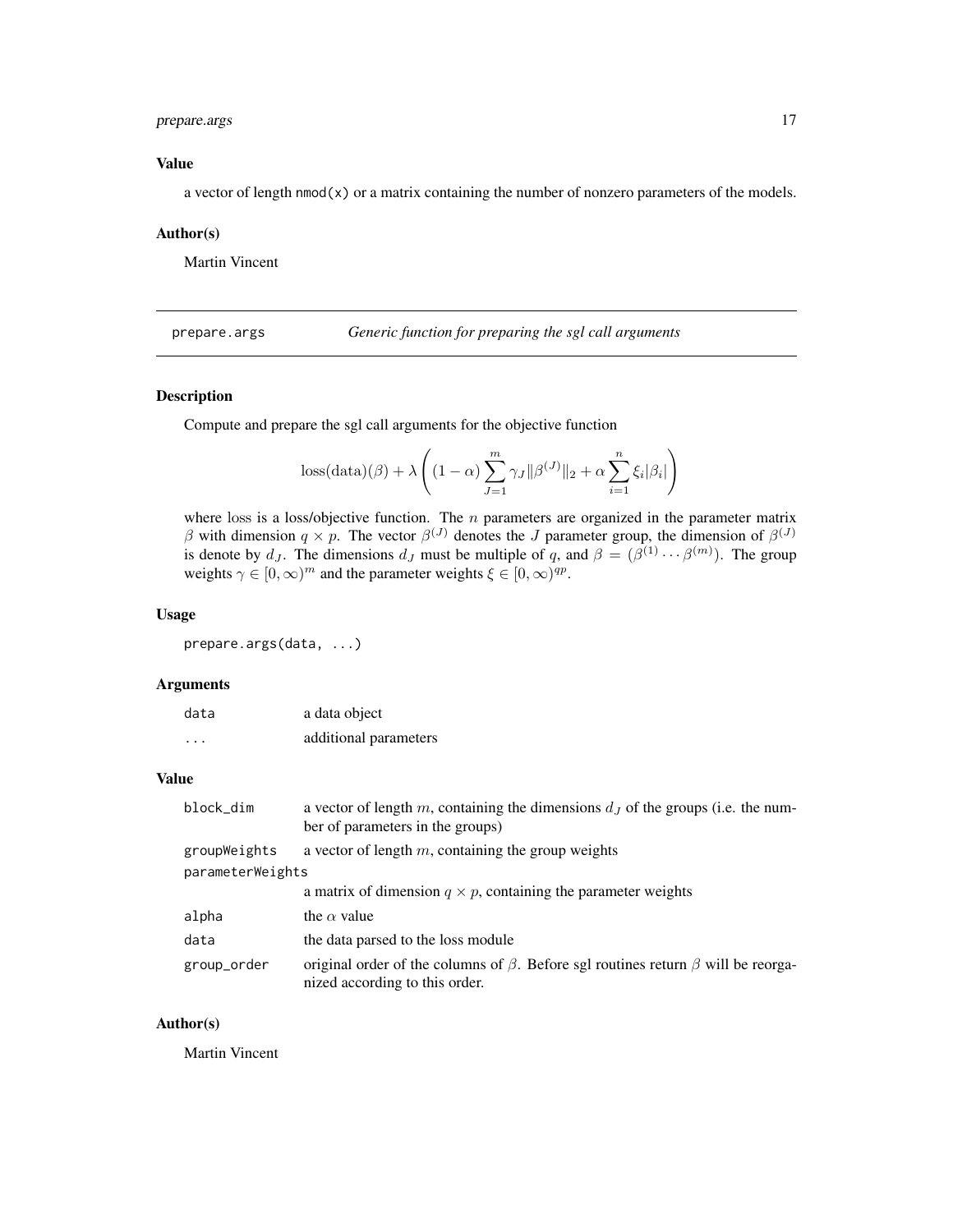## See Also

prepare.args.sgldata

```
Other sgldata: add_data.sgldata, create.sgldata, prepare.args.sgldata, prepare_data,
rearrange.sgldata, subsample.sgldata
```
<span id="page-17-1"></span>prepare.args.sgldata *Prepare sgl function arguments*

#### Description

Prepare sgl function arguments using sgldata.

#### Usage

```
## S3 method for class 'sgldata'
prepare.args(data, parameterGrouping = NULL,
 groupWeights = NULL, parameterWeights = NULL, parameterNames = NULL,
 alpha, test_data = NULL, ...
```
#### Arguments

| data              | a sgldata object                                                                                                                                                 |  |
|-------------------|------------------------------------------------------------------------------------------------------------------------------------------------------------------|--|
| parameterGrouping |                                                                                                                                                                  |  |
|                   | grouping of parameters, a vector of length $p$ . Each element of the vector speci-<br>fying the group of the parameters in the corresponding column of $\beta$ . |  |
| groupWeights      | the group weights, a vector of length length (unique (parameter Grouping))<br>(the number of groups).                                                            |  |
| parameterWeights  |                                                                                                                                                                  |  |
|                   | a matrix of size $q \times p$ , that is the same dimension as $\beta$ .                                                                                          |  |
|                   | parameterNames dim-names of parameters, if NULL dimnames (parameterWeights) will be<br>used.                                                                     |  |
| alpha             | the $\alpha$ value 0 for group lasso, 1 for lasso, between 0 and 1 gives a sparse group<br>lasso penalty.                                                        |  |
| test_data         | optional test data to be prepared (a sgldata object)                                                                                                             |  |
| $\cdots$          | not used                                                                                                                                                         |  |

#### Author(s)

Martin Vincent

#### See Also

Other sgldata: [add\\_data.sgldata](#page-2-1), [create.sgldata](#page-5-1), [prepare.args](#page-16-1), [prepare\\_data](#page-18-1), [rearrange.sgldata](#page-20-1), [subsample.sgldata](#page-34-1)

<span id="page-17-0"></span>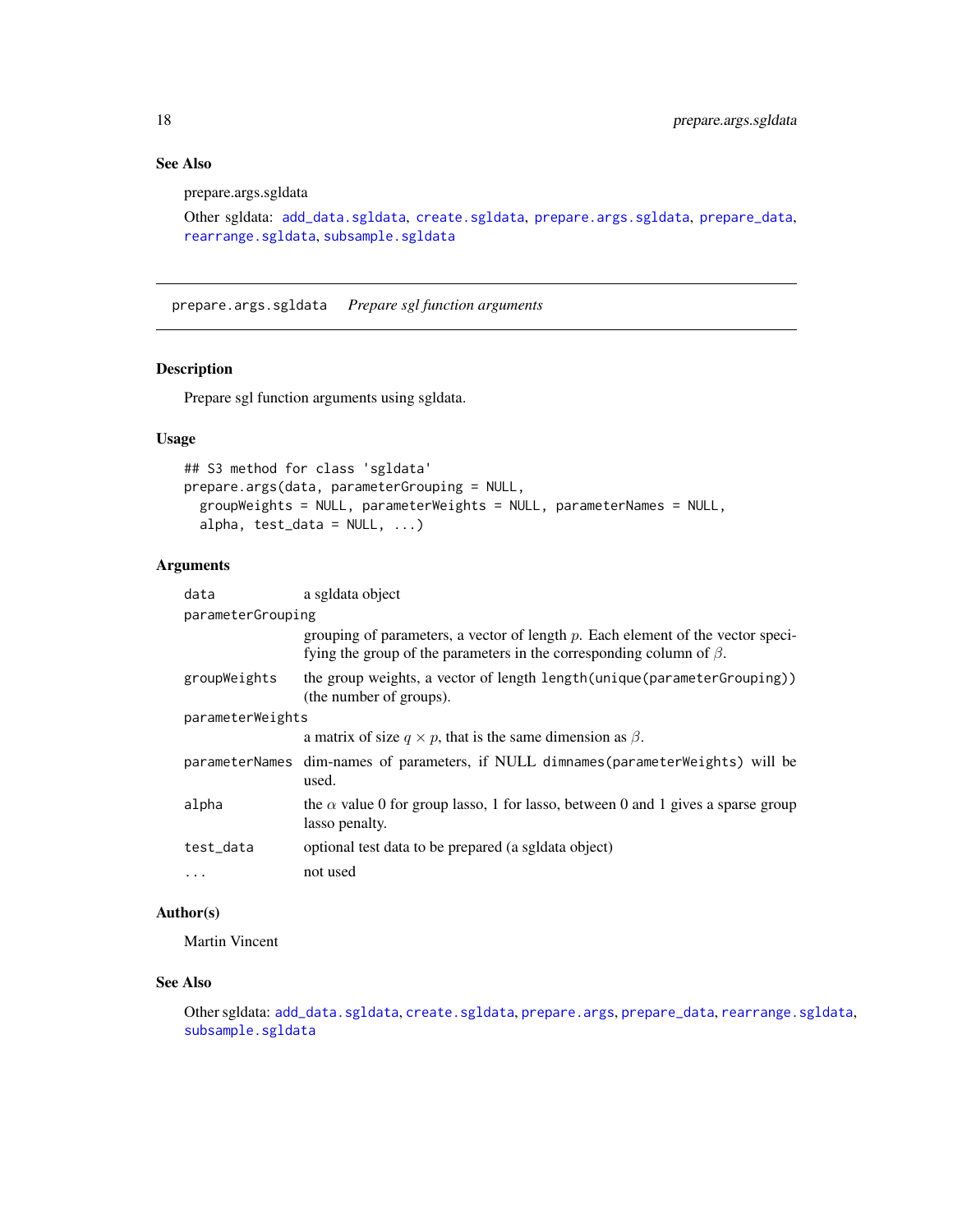<span id="page-18-1"></span><span id="page-18-0"></span>

Creates a sgldata data object from a matrix or vector

## Usage

```
prepare\_data(x, default = NULL, type = "numeric", sparse = is(x,"sparseMatrix"))
```
#### Arguments

| x.      | the matrix,                                                                        |
|---------|------------------------------------------------------------------------------------|
| default | default value, returned if x is null                                               |
| type    | data type, 'numeric' or 'integer'                                                  |
| sparse  | if TRUE $\vee$ will be treated as sparse, if FALSE $\vee$ will be treated as dens. |

### Author(s)

Martin Vincent

#### See Also

Other sgldata: [add\\_data.sgldata](#page-2-1), [create.sgldata](#page-5-1), [prepare.args.sgldata](#page-17-1), [prepare.args](#page-16-1), [rearrange.sgldata](#page-20-1), [subsample.sgldata](#page-34-1)

print\_with\_metric\_prefix

*Print a numeric with metric prefix*

#### Description

Print a numeric with metric prefix

#### Usage

print\_with\_metric\_prefix(x, digits = 3)

| X      | numeric to be printed        |
|--------|------------------------------|
| digits | number of significant digits |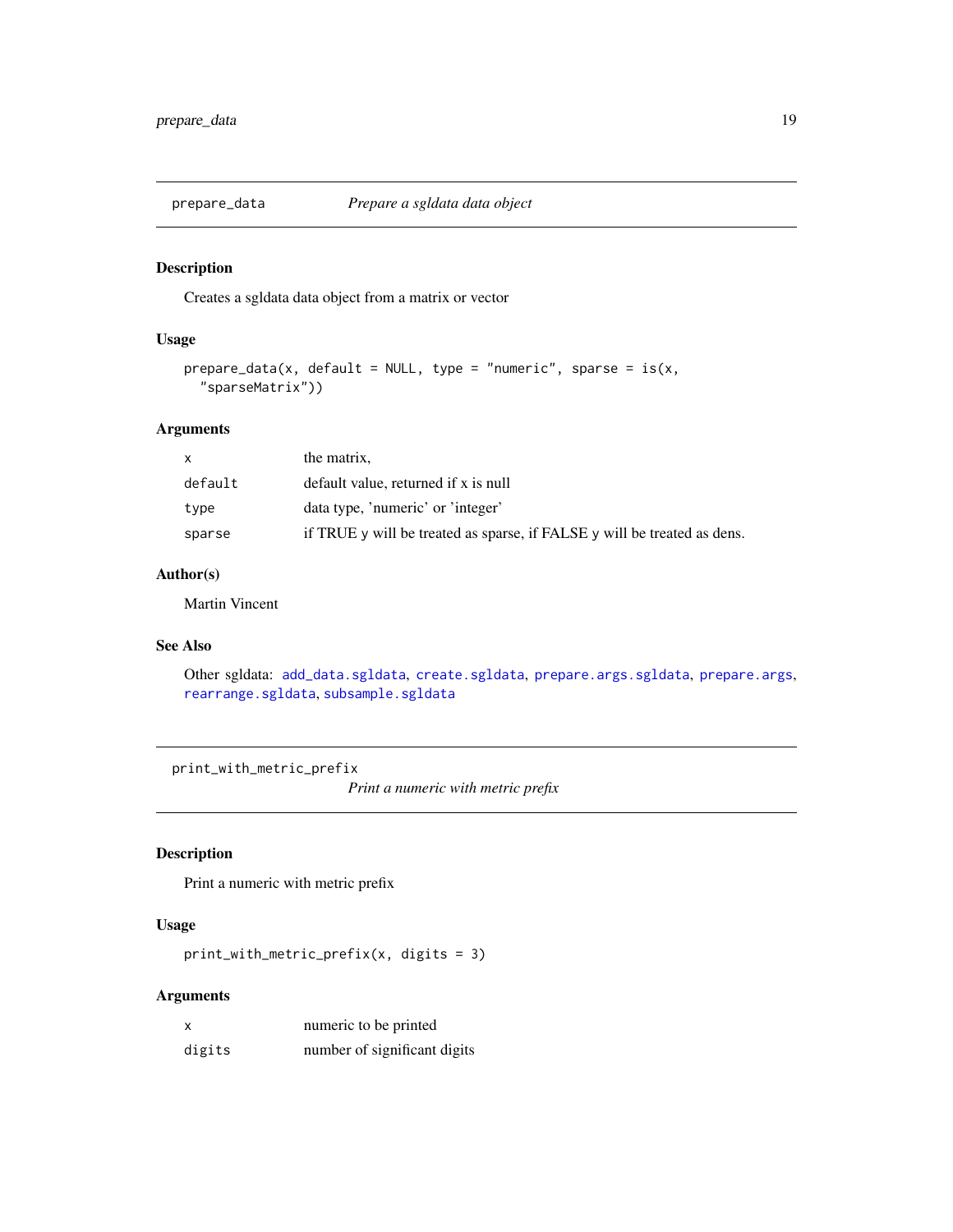#### 20 rearrange extensive to the control of the control of the control of the control of the control of the control of the control of the control of the control of the control of the control of the control of the control of t

### Value

a string

## Author(s)

Martin Vincent

## rearrange *Generic rearrange function*

#### Description

Rearrange the order of the covariates in the data object.

## Usage

```
rearrange(data, covariate.order, ...)
```
## Arguments

| data            | a data object                   |
|-----------------|---------------------------------|
| covariate.order |                                 |
|                 | the new order of the covariates |
|                 | additional parameters           |

#### Value

a rearranged data object of same class as data

### Author(s)

Martin Vincent

#### See Also

rearrange.sgldata

<span id="page-19-0"></span>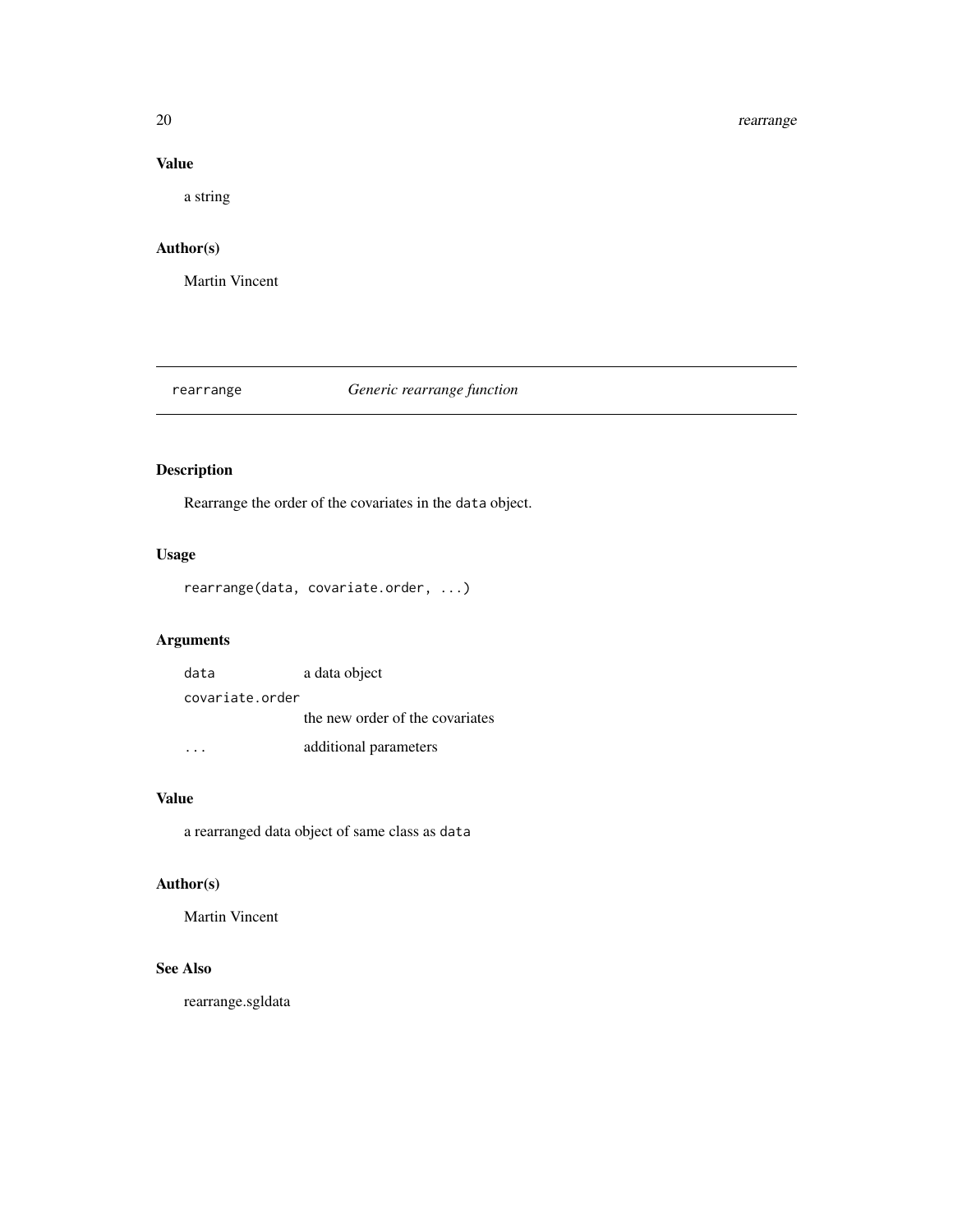<span id="page-20-1"></span><span id="page-20-0"></span>Rearrange the order of the covariates in a sgldata object.

#### Usage

```
## S3 method for class 'sgldata'
rearrange(data, covariate.order, ...)
```
#### Arguments

| data            | a sgldata object                |
|-----------------|---------------------------------|
| covariate.order |                                 |
|                 | the new order of the covariates |
|                 | not used                        |

#### Value

a sgldata object with the covariates reordered

#### Author(s)

Martin Vincent

## See Also

Other sgldata: [add\\_data.sgldata](#page-2-1), [create.sgldata](#page-5-1), [prepare.args.sgldata](#page-17-1), [prepare.args](#page-16-1), [prepare\\_data](#page-18-1), [subsample.sgldata](#page-34-1)

sgl.algorithm.config *Create a new algorithm configuration*

#### Description

With the exception of verbose it is not recommended to change any of the default values.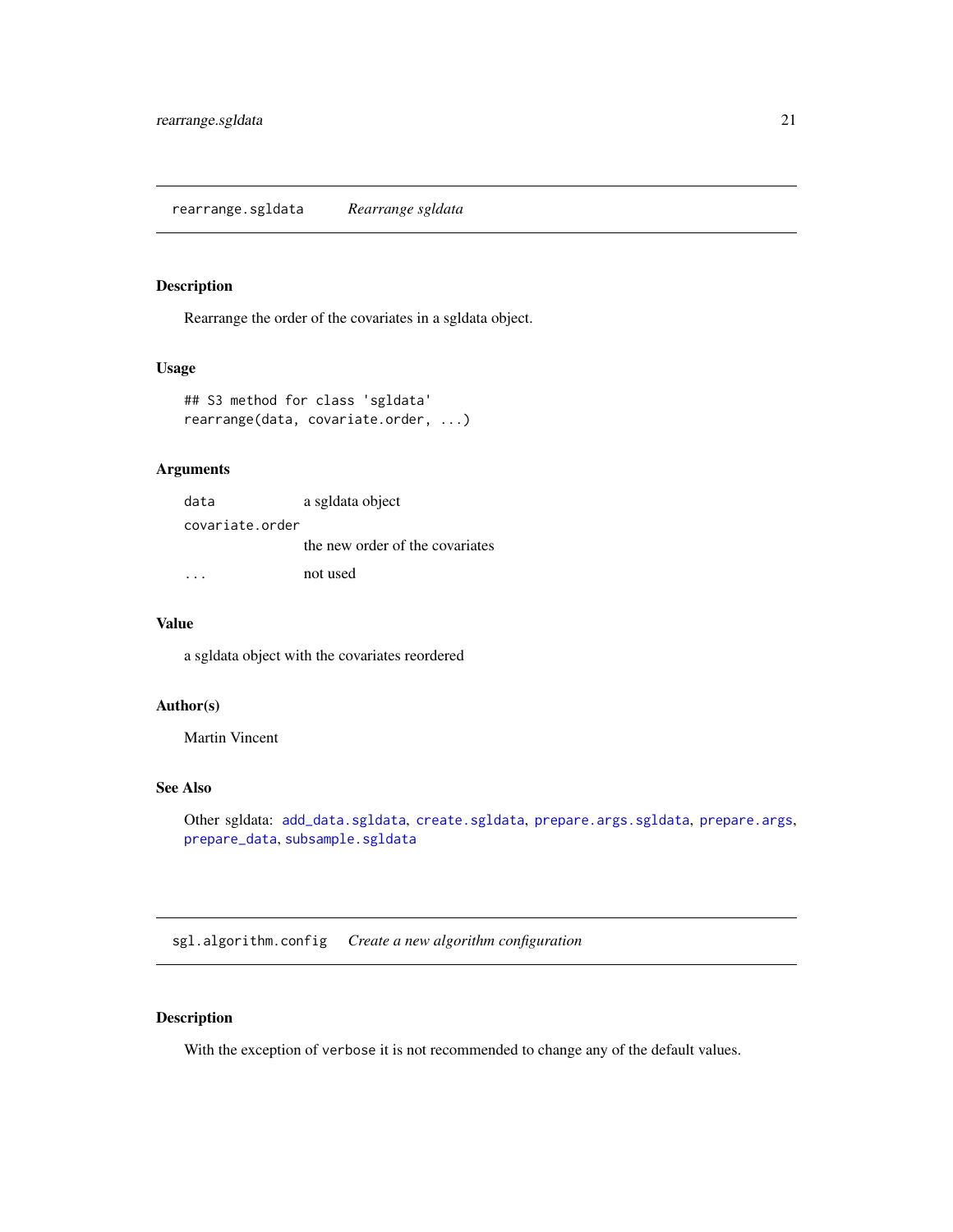#### Usage

```
sgl.algorithm.config(tolerance_penalized_main_equation_loop = 1e-10,
  tolerance_penalized_inner_loop_alpha = 1e-04,
  tolerance_penalized_inner_loop_beta = 1,
  tolerance_penalized_middel_loop_alpha = 0.01,
  tolerance_penalized_outer_loop_alpha = 0.01,
  tolerance_penalized_outer_loop_beta = 0,
  tolerance_penalized_outer_loop_gamma = 1e-05,
  use_bound_optimization = TRUE,
  use_stepsize_optimization_in_penalizeed_loop = TRUE,
  stepsize_opt_penalized_initial_t = 1, stepsize_opt_penalized_a = 0.1,
  stepsize_opt_penalized_b = 0.1, max_iterations_outer = 10000,
  inner_loop_convergence_limit = 10000, verbose = TRUE)
```

```
tolerance_penalized_main_equation_loop
                 tolerance threshold.
tolerance_penalized_inner_loop_alpha
                 tolerance threshold.
tolerance_penalized_inner_loop_beta
                 tolerance threshold.
tolerance_penalized_middel_loop_alpha
                 tolerance threshold.
tolerance_penalized_outer_loop_alpha
                 tolerance threshold.
tolerance_penalized_outer_loop_beta
                 tolerance threshold.
tolerance_penalized_outer_loop_gamma
                 tolerance threshold.
use_bound_optimization
                 if TRUE hessian bound check will be used.
use_stepsize_optimization_in_penalizeed_loop
                 if TRUE step-size optimization will be used.
stepsize_opt_penalized_initial_t
                 initial step-size.
stepsize_opt_penalized_a
                 step-size optimization parameter.
stepsize_opt_penalized_b
                 step-size optimization parameter.
max_iterations_outer
                 max iteration of outer loop
inner_loop_convergence_limit
                 inner loop convergence limit.
verbose If TRUE some information, regarding the status of the algorithm, will be printed
                 in the R terminal.
```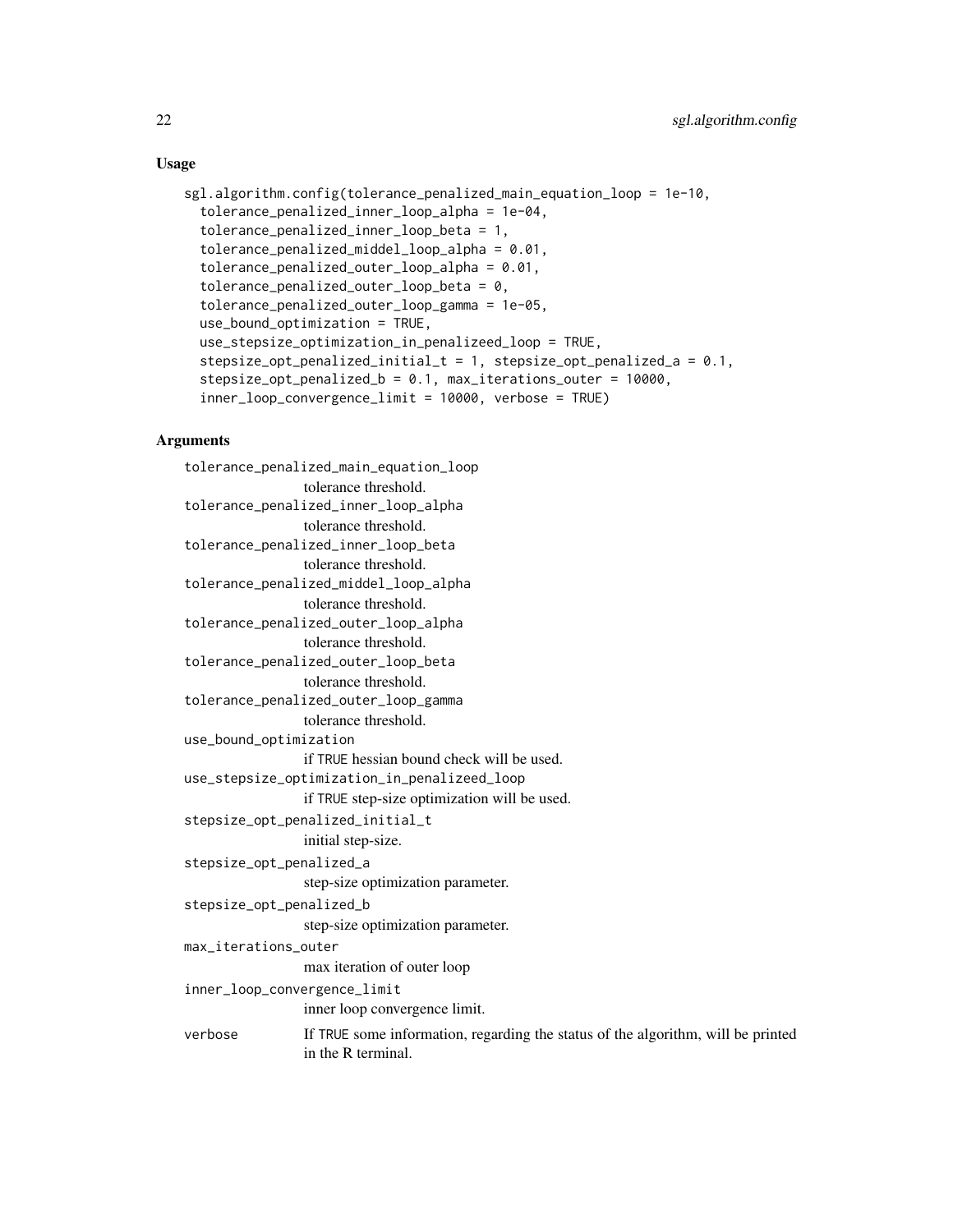#### <span id="page-22-0"></span>sgl.c.config 23

## Value

A configuration.

## Author(s)

Martin Vincent

#### Examples

```
config.no_progressbar <- sgl.algorithm.config(verbose = FALSE)
```
sgl.c.config *Featch information about the C side configuration of the package*

#### Description

Featch information about the C side configuration of the package

#### Usage

sgl.c.config()

#### Value

list

#### Author(s)

Martin Vicnet

sgl.standard.config *Standard algorithm configuration*

#### Description

```
sgl.standard.config <- sgl.algorithm.config()
```
#### Usage

sgl.standard.config

#### Format

An object of class list of length 15.

#### Author(s)

Martin Vicnet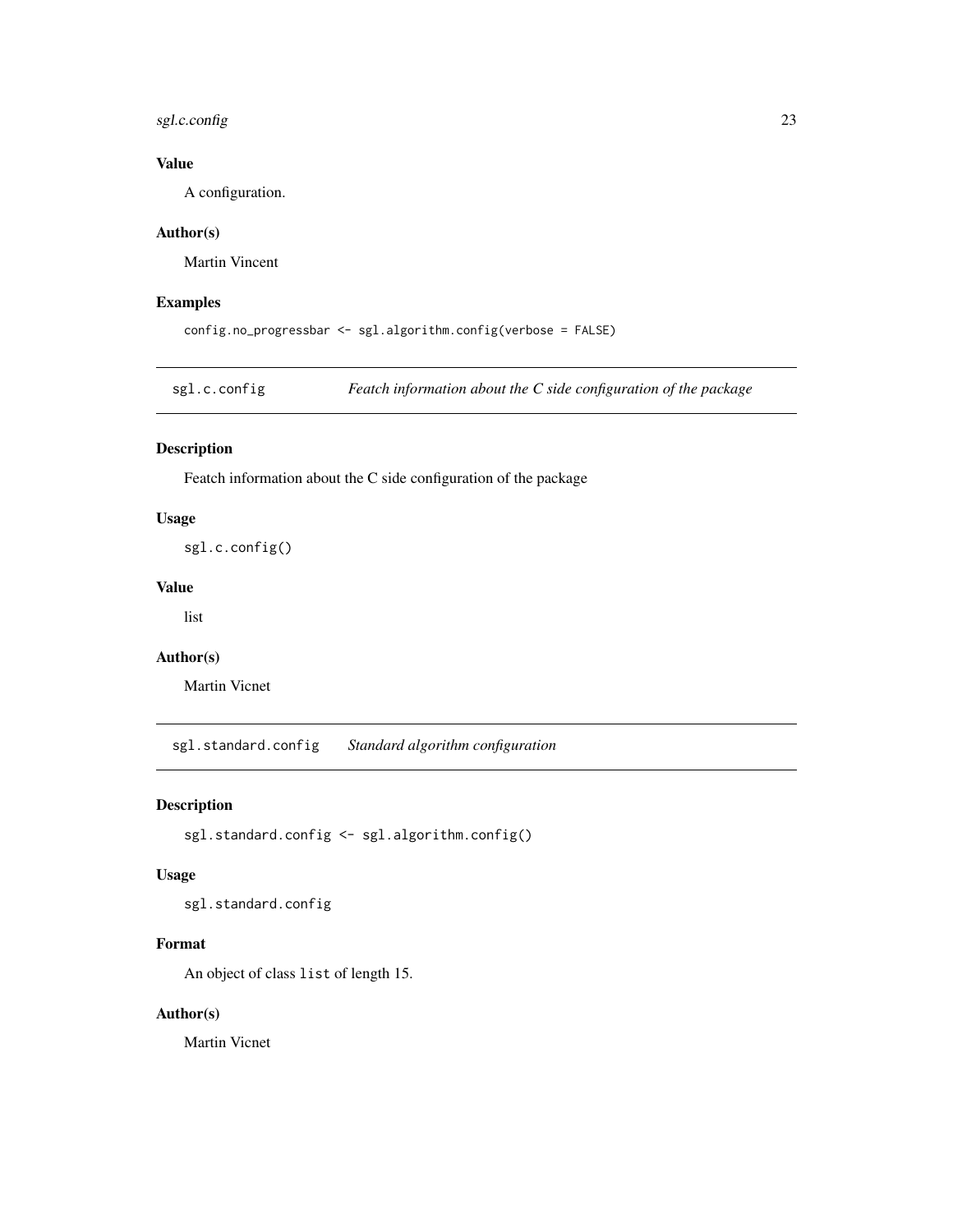<span id="page-23-0"></span>

Fast generic solver for sparse group lasso optimization problems. The loss (objective) function must be defined in a C++ module. The optimization problem is solved using a coordinate gradient descent algorithm. Convergence of the algorithm is established (see reference) and the algorithm is applicable to a broad class of loss functions. Use of parallel computing for cross validation and subsampling is supported through the 'foreach' and 'doParallel' packages. Development version is on GitHub, please report package issues on GitHub.

#### Details

Computes a sequence of minimizers (one for each lambda given in the lambda argument) of

$$
\text{loss}(\beta) + \lambda \left( (1 - \alpha) \sum_{J=1}^{m} \gamma_J ||\beta^{(J)}||_2 + \alpha \sum_{i=1}^{n} \xi_i |\beta_i| \right)
$$

where loss is the loss/objective function specified by module\_name. The parameters are organized in the parameter matrix  $\beta$  with dimension  $q \times p$ . The vector  $\beta^{(J)}$  denotes the J parameter group. The group weights  $\gamma \in [0,\infty)^m$  and the parameter weights  $\xi = (\xi^{(1)}, \ldots, \xi^{(m)}) \in [0,\infty)^n$  with  $\xi^{(1)} \in [0, \infty)^{n_1}, \ldots, \xi^{(m)} \in [0, \infty)^{n_m}.$ 

The package includes generic functions for:

- Fitting models using sparse group lasso, that is computing the minimizers of the above equation.
- Cross validation using parallel computing.
- Generic subsampling using parallel computing.
- Applying the fitted models on new data and predicting responses.
- Computing lambda sequences.
- Navigating the models and computing error rates.

#### Author(s)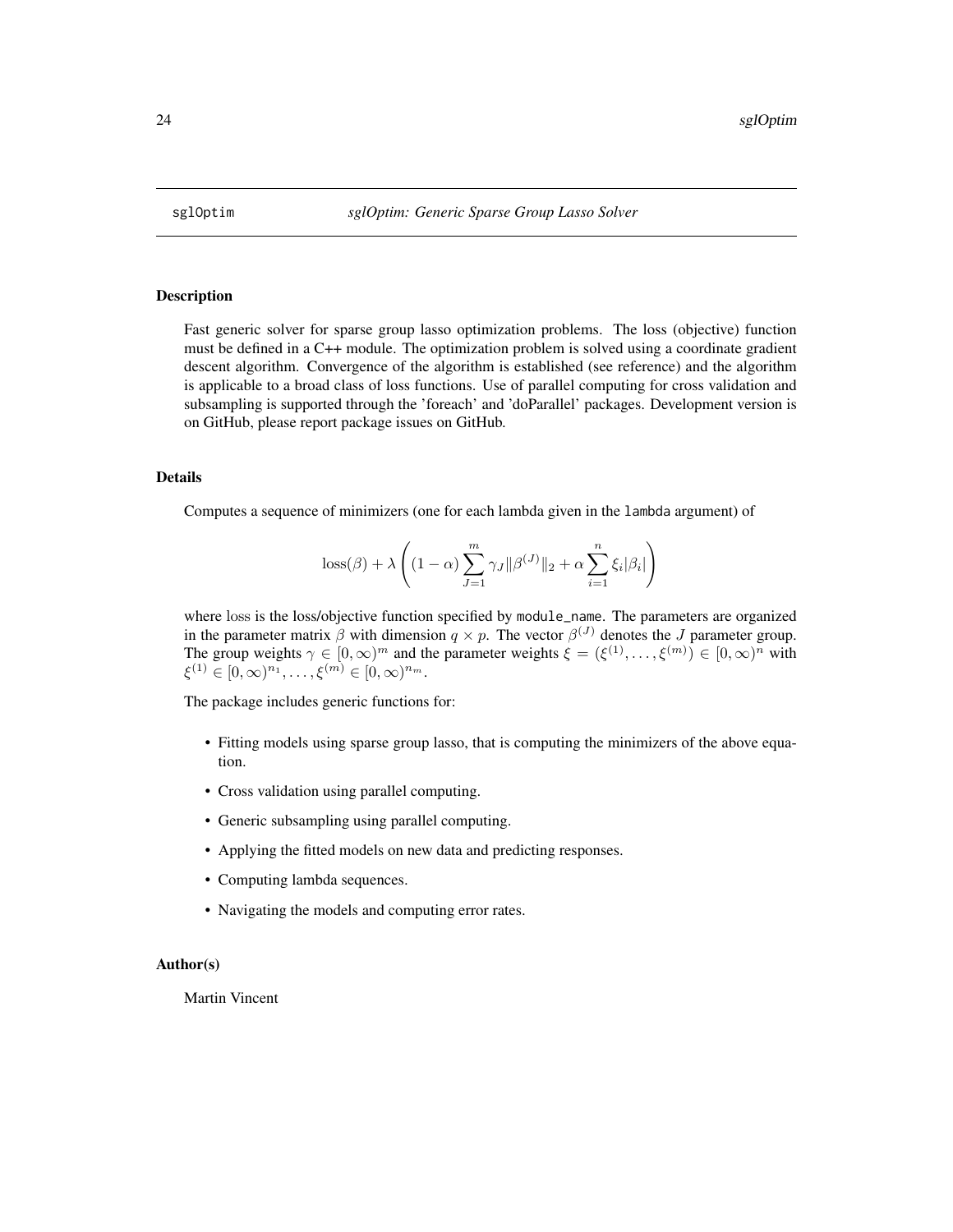<span id="page-24-0"></span>

Generic sparse group lasso cross validation using multiple possessors

#### Usage

```
sgl_cv(module_name, PACKAGE, data, parameterGrouping = NULL,
 groupWeights = NULL, parameterWeights = NULL, alpha, lambda, d = 100,
 compute\_lambda = length(lambda) == 1, fold = 2, sampleGroups = NULL,cv.indices = list(), responses = NULL, max.threads = NULL,
 use_parallel = FALSE, algorithm.config = sgl.standard.config)
```

| module_name       | reference to objective specific C++ routines.                                                                                                                                                                                                                                                                                                                             |
|-------------------|---------------------------------------------------------------------------------------------------------------------------------------------------------------------------------------------------------------------------------------------------------------------------------------------------------------------------------------------------------------------------|
| PACKAGE           | name of the calling package.                                                                                                                                                                                                                                                                                                                                              |
| data              | a list of data objects – will be parsed to the specified module.                                                                                                                                                                                                                                                                                                          |
| parameterGrouping |                                                                                                                                                                                                                                                                                                                                                                           |
|                   | grouping of parameters, a vector of length $p$ . Each element of the vector speci-<br>fying the group of the parameters in the corresponding column of $\beta$ .                                                                                                                                                                                                          |
| groupWeights      | the group weights, a vector of length length (unique (parameter Grouping))<br>(the number of groups).                                                                                                                                                                                                                                                                     |
| parameterWeights  |                                                                                                                                                                                                                                                                                                                                                                           |
|                   | a matrix of size $q \times p$ .                                                                                                                                                                                                                                                                                                                                           |
| alpha             | the $\alpha$ value 0 for group lasso, 1 for lasso, between 0 and 1 gives a sparse group<br>lasso penalty.                                                                                                                                                                                                                                                                 |
| lambda            | lambda.min relative to lambda.max (if compute_lambda = TRUE) or the lambda<br>sequence for the regularization path, a vector or a list of vectors (of the same<br>length) with the lambda sequence for the subsamples.                                                                                                                                                    |
| d                 | length of lambda sequence (ignored if compute_lambda = FALSE)                                                                                                                                                                                                                                                                                                             |
|                   | compute_lambda should the lambda sequence be computed                                                                                                                                                                                                                                                                                                                     |
| fold              | the fold of the cross validation, an integer larger than 1 and less than $N + 1$ . Ig-<br>nored if cv. indices != NULL. If fold ≤max (table (classes)) then the data<br>will be split into fold disjoint subsets keeping the ration of classes approxi-<br>mately equal. Otherwise the data will be split into fold disjoint subsets without<br>keeping the ration fixed. |
| sampleGroups      | grouping of samples, the algorithm computing the cv.indices will try to equally<br>divide the groups among the subsamples.                                                                                                                                                                                                                                                |
| cv.indices        | a list of indices of a cross validation splitting. If cv. indices = NULL then a<br>random splitting will be generated using the fold argument.                                                                                                                                                                                                                            |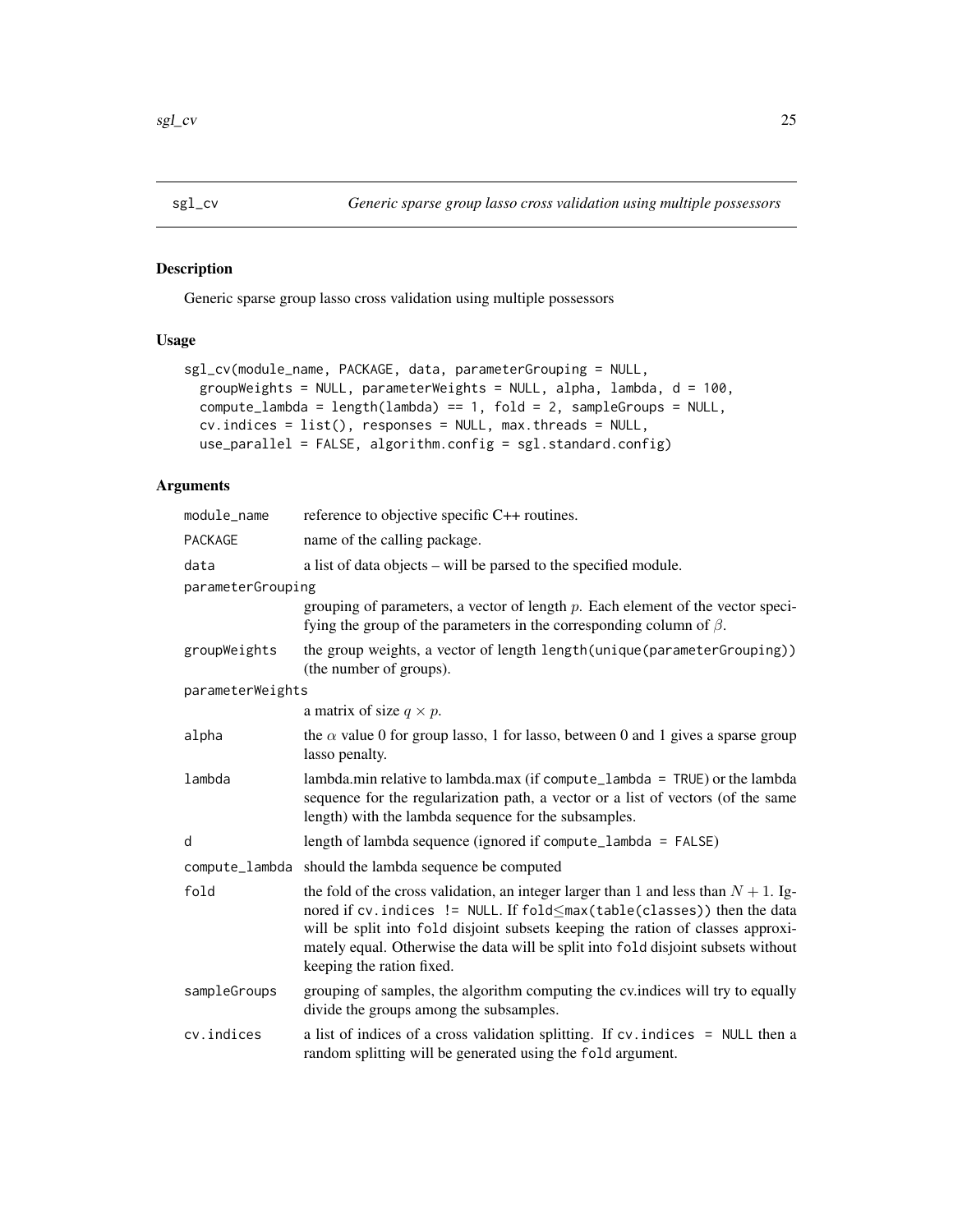<span id="page-25-0"></span>

| responses        | a vector of responses to simplify and return (if NULL (deafult) no formating<br>will be done)                                                                                   |
|------------------|---------------------------------------------------------------------------------------------------------------------------------------------------------------------------------|
| max.threads      | Deprecated (will be removed in 2018), instead use use_parallel = TRUE and<br>registre parallel backend (see package 'doParallel'). The maximal number of<br>threads to be used. |
| use_parallel     | If TRUE the foreach loop will use % dopar%. The user must registre the parallel<br>backend.                                                                                     |
| algorithm.config |                                                                                                                                                                                 |
|                  | the algorithm configuration to be used.                                                                                                                                         |
|                  |                                                                                                                                                                                 |

#### Value

| Y.true     | the response, that is the y object in data as created by create. sgldata. |
|------------|---------------------------------------------------------------------------|
| responses  | content will depend on the $C++$ response class                           |
| cv.indices | the cross validation splitting used                                       |
| features   | number of features used in the models                                     |
| parameters | number of parameters used in the models                                   |
| lambda     | the lambda sequence used.                                                 |

#### Author(s)

Martin Vincent

sgl\_fit *Fit a Sparse Group Lasso Regularization Path.*

#### Description

Computes a sequence of minimizers (one for each lambda given in the lambda argument) of

$$
\text{loss}(\beta) + \lambda \left( (1 - \alpha) \sum_{J=1}^{m} \gamma_J ||\beta^{(J)}||_2 + \alpha \sum_{i=1}^{n} \xi_i |\beta_i| \right)
$$

where loss is the loss/objective function specified by module\_name. The parameters are organized in the parameter matrix  $\beta$  with dimension  $q \times p$ . The vector  $\beta^{(J)}$  denotes the J parameter group. The group weights  $\gamma \in [0,\infty)^m$  and the parameter weights  $\xi = (\xi^{(1)}, \ldots, \xi^{(m)}) \in [0,\infty)^n$  with  $\xi^{(1)} \in [0, \infty)^{n_1}, \ldots, \xi^{(m)} \in [0, \infty)^{n_m}.$ 

#### Usage

```
sgl_fit(module_name, PACKAGE, data, parameterGrouping = NULL,
 groupWeights = NULL, parameterWeights = NULL, alpha, lambda, d = 100,
 compute_lambda = length(lambda) == 1, return_indices = NULL,
  algorithm.config = sgl.standard.config)
```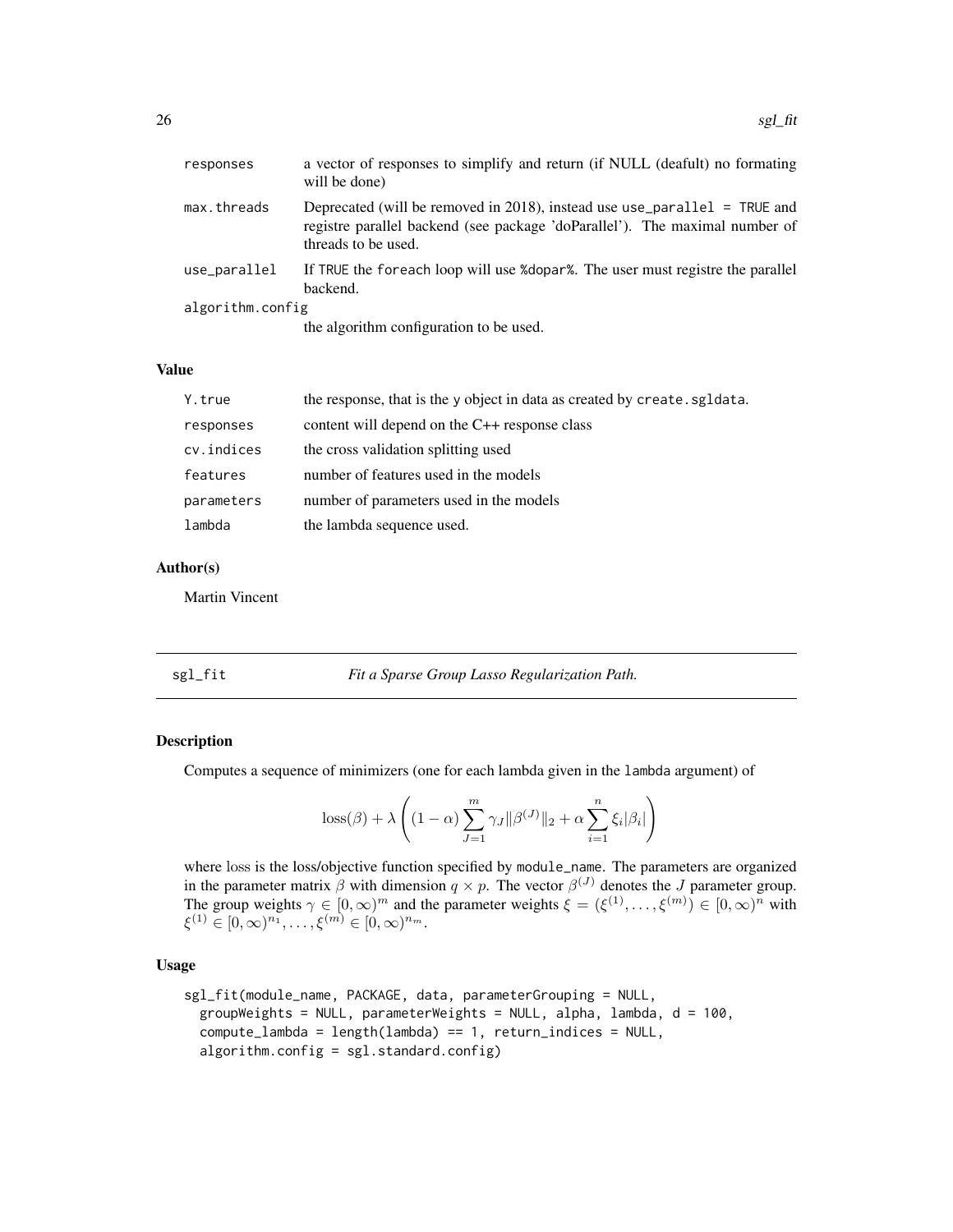#### sgl\_fit 27

## Arguments

| module_name       | reference to objective specific C++ routines.                                                                                                                                                                             |  |
|-------------------|---------------------------------------------------------------------------------------------------------------------------------------------------------------------------------------------------------------------------|--|
| <b>PACKAGE</b>    | name of the calling package.                                                                                                                                                                                              |  |
| data              | a list of data objects – will be parsed to the specified module.                                                                                                                                                          |  |
| parameterGrouping |                                                                                                                                                                                                                           |  |
|                   | grouping of parameters, a vector of length $p$ . Each element of the vector speci-<br>fying the group of the parameters in the corresponding column of $\beta$ .                                                          |  |
| groupWeights      | the group weights, a vector of length length (unique (parameter Grouping))<br>(the number of groups).                                                                                                                     |  |
| parameterWeights  |                                                                                                                                                                                                                           |  |
|                   | a matrix of size $q \times p$ .                                                                                                                                                                                           |  |
| alpha             | the $\alpha$ value 0 for group lasso, 1 for lasso, between 0 and 1 gives a sparse group<br>lasso penalty.                                                                                                                 |  |
| lambda            | lambda.min relative to lambda.max (if compute_lambda = $TRUE$ ) or the lambda<br>sequence for the regularization path, a vector or a list of vectors (of the same<br>length) with the lambda sequence for the subsamples. |  |
| d                 | length of lambda sequence (ignored if compute_lambda = $FALSE$ )                                                                                                                                                          |  |
|                   | compute_lambda should the lambda sequence be computed                                                                                                                                                                     |  |
|                   | return_indices the indices of lambda values for which to return fitted parameters.                                                                                                                                        |  |
| algorithm.config  |                                                                                                                                                                                                                           |  |
|                   | the algorithm configuration to be used.                                                                                                                                                                                   |  |

## Value

| Y.true    | the response, that is the y object in data as created by create. sgldata.                                                                      |
|-----------|------------------------------------------------------------------------------------------------------------------------------------------------|
| beta      | the fitted parameters $-$ a list of length length (return) with each entry a matrix<br>of size $q \times (p+1)$ holding the fitted parameters. |
| loss      | the values of the loss function.                                                                                                               |
| objective | the values of the objective function (i.e. $loss + penalty$ ).                                                                                 |
| lambda    | the lambda values used.                                                                                                                        |

## Author(s)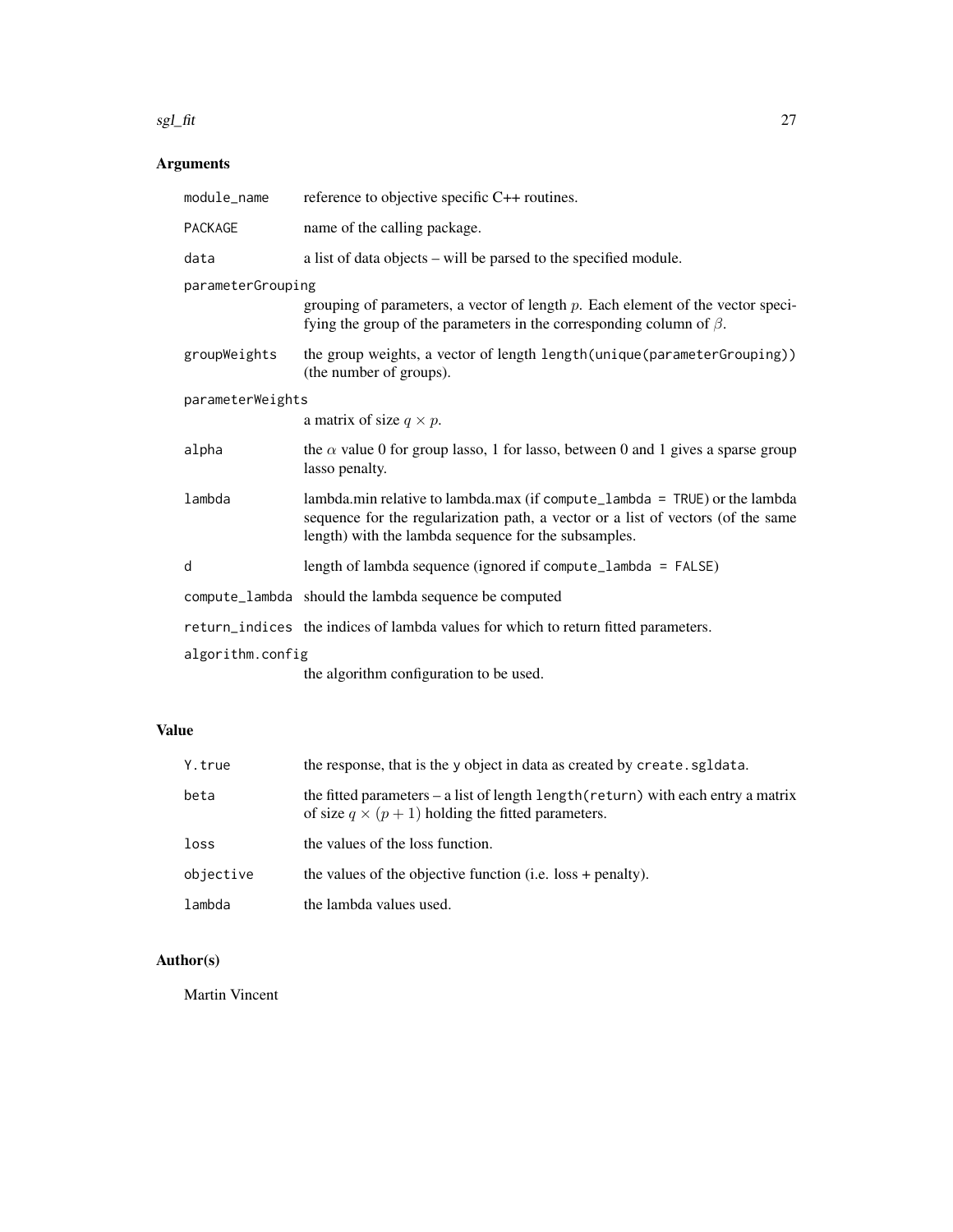<span id="page-27-0"></span>sgl\_lambda\_sequence *Computing a Lambda Sequence*

#### Description

Computes a decreasing lambda sequence of length d. The sequence ranges from a data determined maximal lambda  $\lambda_{\text{max}}$  to the user supplied lambda.min.

#### Usage

```
sgl_lambda_sequence(module_name, PACKAGE, data, parameterGrouping = NULL,
 groupWeights = NULL, parameterWeights = NULL, alpha, d = 100,
 lambda.min, algorithm.config = sgl.standard.config,
 lambda.min.rel = FALSE)
```
#### Arguments

| module_name       | reference to objective specific C++ routines.                                                                                                                    |  |
|-------------------|------------------------------------------------------------------------------------------------------------------------------------------------------------------|--|
| PACKAGE           | name of the calling package.                                                                                                                                     |  |
| data              | list of data objects – will be parsed to the specified module.                                                                                                   |  |
| parameterGrouping |                                                                                                                                                                  |  |
|                   | grouping of parameters, a vector of length $p$ . Each element of the vector speci-<br>fying the group of the parameters in the corresponding column of $\beta$ . |  |
| groupWeights      | group weights, a vector of length length (unique (parameter Grouping)) (the<br>number of groups).                                                                |  |
| parameterWeights  |                                                                                                                                                                  |  |
|                   | parameters weights, a matrix of size $q \times p$ .                                                                                                              |  |
| alpha             | the $\alpha$ value, 0 for group lasso, 1 for lasso, between 0 and 1 gives a sparse group<br>lasso penalty.                                                       |  |
| d                 | the length of the lambda sequence.                                                                                                                               |  |
| lambda.min        | the smallest lambda value in the computed sequence.                                                                                                              |  |
| algorithm.config  |                                                                                                                                                                  |  |
|                   | the algorithm configuration.                                                                                                                                     |  |
|                   | lambda.min.rel islambda.min relative to lambda.max? (i.e. actual lambda min used islambda.min*lambda.max,<br>with lambda. max the computed maximal lambda value) |  |

## Value

a vector of length d containing the compute lambda sequence.

## Author(s)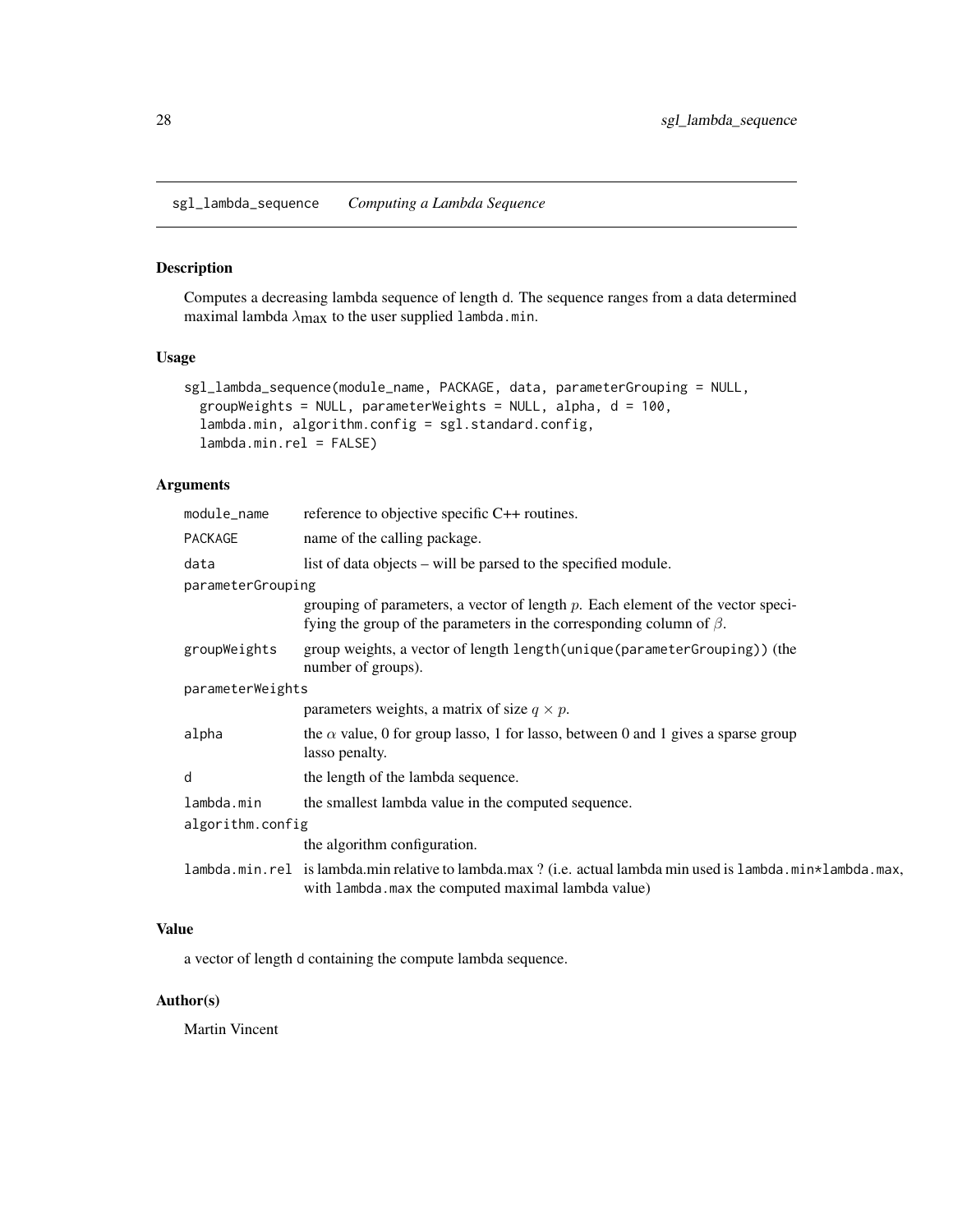<span id="page-28-0"></span>sgl\_predict *Predict*

#### Description

Predict and return responses as defined in the module.

## Usage

```
sgl_predict(module_name, PACKAGE, object, data, responses = NULL,
 auto_response_names = TRUE, ...)
```
#### Arguments

| module_name         | reference to objective specific C++ routines.                                                 |
|---------------------|-----------------------------------------------------------------------------------------------|
| PACKAGE             | name of the calling package.                                                                  |
| object              | a sgl object containing a list of estimated models.                                           |
| data                | a list of data objects – will be parsed to the specified module.                              |
| responses           | a vector of responses to simplify and return (if NULL (deafult) no formating<br>will be done) |
| auto_response_names |                                                                                               |
|                     | set response names                                                                            |
| $\ddotsc$           | not used.                                                                                     |

### Details

If no formating is done (i.e. if responses = NULL) then the responses field contains a list of lists structured in the following way:

- sample 1
	- model (lambda) index 1
		- \* response elements
	- model (lambda) index 2
	- \* response elements
	- ...
- sample 2
	- model (lambda) index 1
		- \* response elements
	- model (lambda) index 2
		- \* response elements

– ...  $\bullet$  ...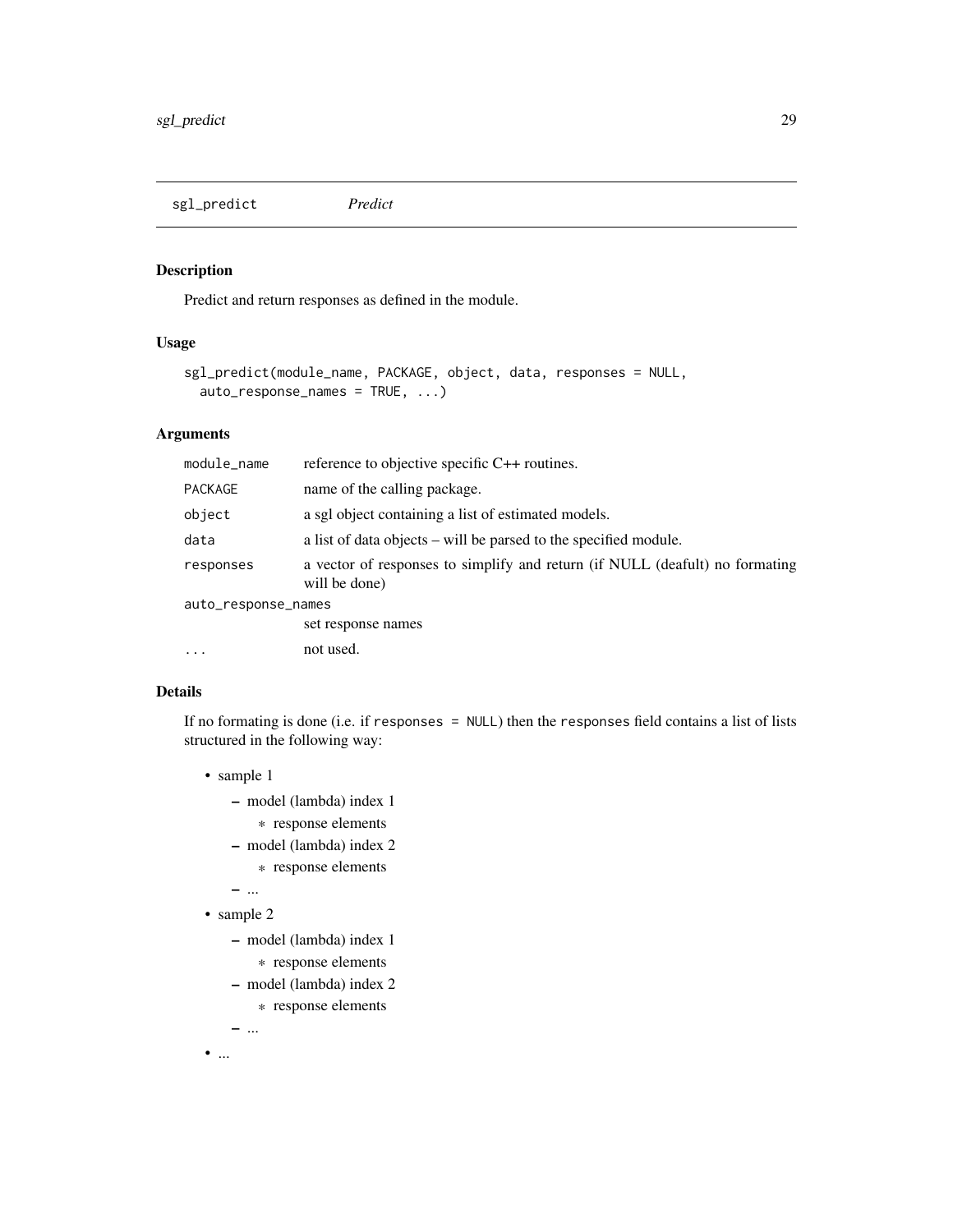<span id="page-29-0"></span>If responses = "rname" with rname the name of the response then a list at responses\$rname will be returned. The content of the list will depend on the type of the response.

- *scalar:* a matrix of size  $n \times d$  with the responses (where n is the number of samples and d the length of the lambda sequence).
- *vector*: a list of length d with each element a matrix of dimension  $n \times q$  containing the responses for the corresponding model (where  $q$  is the dimension of the response).
- *matrix:* a list with format samples -> models -> the response matrix.

#### Value

| responses | list of lists structured as described in details. Content of the response elements |
|-----------|------------------------------------------------------------------------------------|
|           | will depend on the $C_{++}$ response class                                         |
| lambda    | the lambda sequence used.                                                          |

#### Author(s)

Martin Vincent

sgl\_print *Print information about sgl object*

#### Description

Prints information about sgl object

#### Usage

sgl\_print(x)

#### Arguments

x a object of sgl family class

#### Author(s)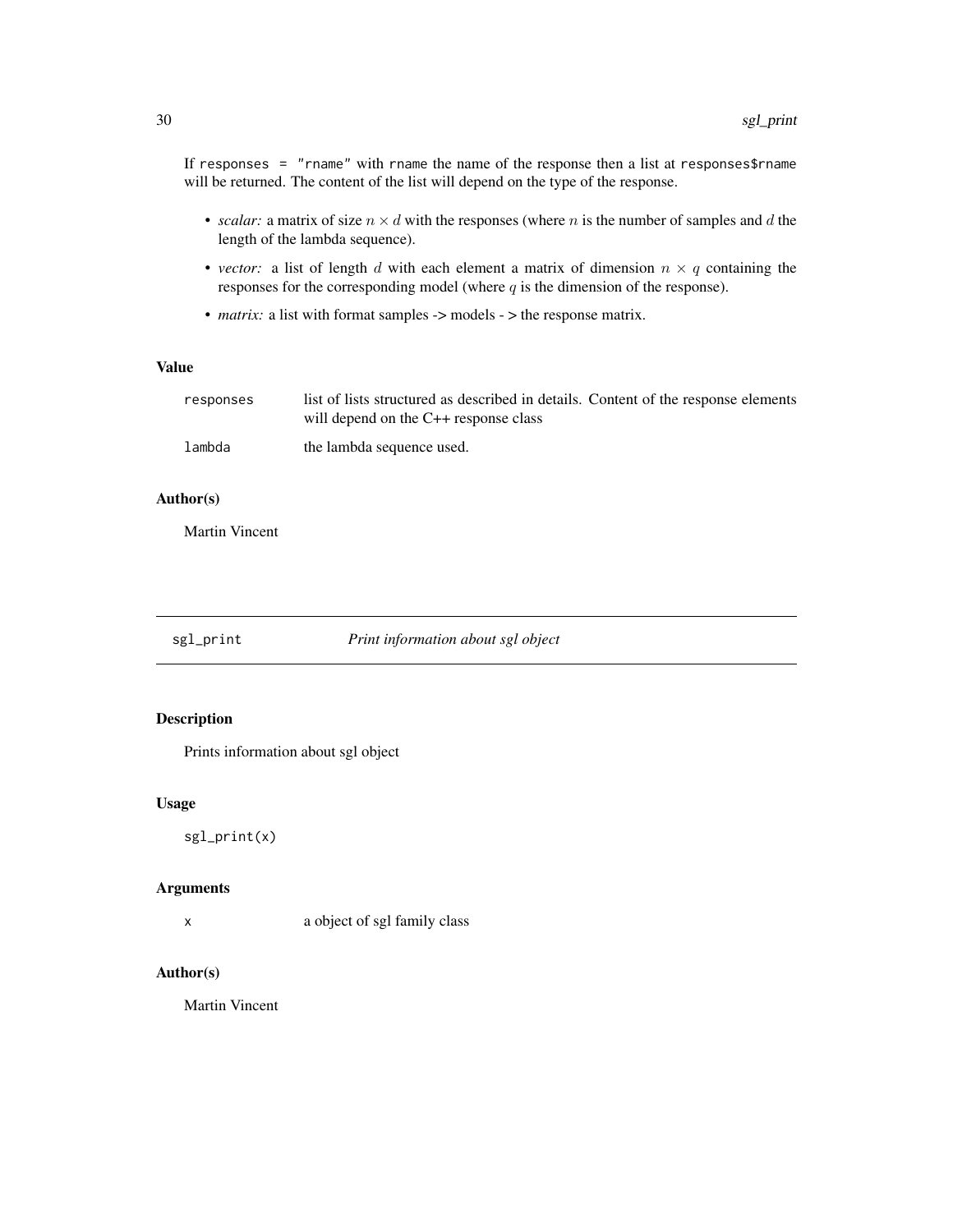<span id="page-30-0"></span>

Subsampling procedure with support parallel computations.

## Usage

```
sgl_subsampling(module_name, PACKAGE, data, parameterGrouping = NULL,
 groupWeights = NULL, parameterWeights = NULL, alpha, lambda, d = 100,
 compute_lambda = length(lambda) == 1, training = NULL, test = NULL,
 responses = NULL, auto_response_names = TRUE, collapse = FALSE,
 max.threads = NULL, use_parallel = FALSE,
 algorithm.config = sgl.standard.config)
```

| module_name       | reference to objective specific C++ routines.                                                                                                                                                                                                                            |
|-------------------|--------------------------------------------------------------------------------------------------------------------------------------------------------------------------------------------------------------------------------------------------------------------------|
| PACKAGE           | name of the calling package.                                                                                                                                                                                                                                             |
| data              | a list of data objects – will be parsed to the specified module.                                                                                                                                                                                                         |
| parameterGrouping |                                                                                                                                                                                                                                                                          |
|                   | grouping of parameters, a vector of length $p$ . Each element of the vector speci-<br>fying the group of the parameters in the corresponding column of $\beta$ .                                                                                                         |
| groupWeights      | the group weights, a vector of length length (unique (parameter Grouping))<br>(the number of groups).                                                                                                                                                                    |
| parameterWeights  |                                                                                                                                                                                                                                                                          |
|                   | a matrix of size $q \times p$ .                                                                                                                                                                                                                                          |
| alpha             | the $\alpha$ value 0 for group lasso, 1 for lasso, between 0 and 1 gives a sparse group<br>lasso penalty.                                                                                                                                                                |
| lambda            | lambda.min relative to lambda.max (if compute_lambda = $TRUE$ ) or the lambda<br>sequence for the regularization path, a vector or a list of vectors (of the same<br>length) with the lambda sequence for the subsamples.                                                |
| d                 | length of lambda sequence (ignored if compute_lambda = $FALSE$ )                                                                                                                                                                                                         |
| compute_lambda    | should the lambda sequence be computed                                                                                                                                                                                                                                   |
| training          | a list of training samples, each item of the list corresponding to a subsample.<br>Each item in the list must be a vector with the indices of the training samples for<br>the corresponding subsample. The length of the list must equal the length of the<br>test list. |
| test              | a list of test samples, each item of the list corresponding to a subsample. Each<br>item in the list must be vector with the indices of the test samples for the<br>corresponding subsample. The length of the list must equal the length of the<br>training list.       |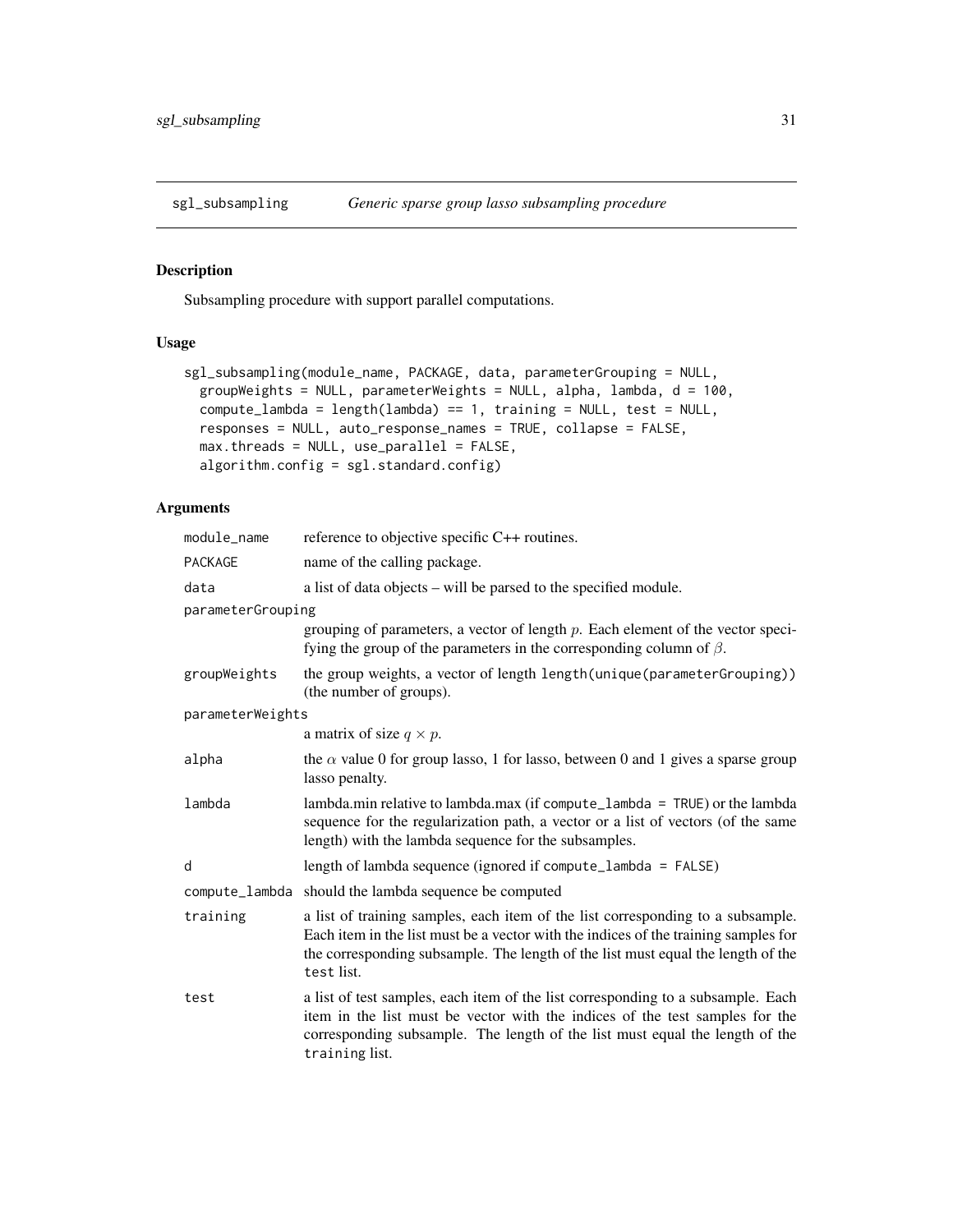| responses           | a vector of responses to simplify and return (if NULL (deafult) no formating<br>will be done)                                                                                     |
|---------------------|-----------------------------------------------------------------------------------------------------------------------------------------------------------------------------------|
| auto_response_names |                                                                                                                                                                                   |
|                     | set response names                                                                                                                                                                |
| collapse            | if TRUE the results will be collapsed and ordered into one result, resembling the<br>output of sg1_predict (this is only valid if the test samples are not overlapping)           |
| max.threads         | Deprecated (will be removed in 2018), instead use use parallel $=$ TRUE and<br>registre parallel backend (see package 'doParallel'). The maximal number of<br>threads to be used. |
| use_parallel        | If TRUE the foreach loop will use % dopar%. The user must registre the parallel<br>backend.                                                                                       |
| algorithm.config    |                                                                                                                                                                                   |
|                     | the algorithm configuration to be used.                                                                                                                                           |

#### Details

If no formating is done (i.e. if responses = NULL) then the responses field contains a list of lists structured in the following way:

subsamples 1:

- sample test[[1]][1]
	- model (lambda) index 1
		- \* response elements
	- model (lambda) index 2
		- \* response elements
	- ...
- sample test[[1]][2]
	- model (lambda) index 1
		- \* response elements
	- model (lambda) index 2
		- \* response elements
- ...
- $\bullet$   $\ldots$

subsamples 2: ...

If responses = "rname" with rname the name of the response then a list at responses\$rname will be returned. The content of the list will depend on the type of the response.

- vector A list with format subsamples -> models -> matrix of dimension  $n_i \times q$  containing the responses for the corresponding model and subsample (where  $q$  is the dimension of the response).
- matrix A list with format subsamples -> samples -> models -> the response matrix.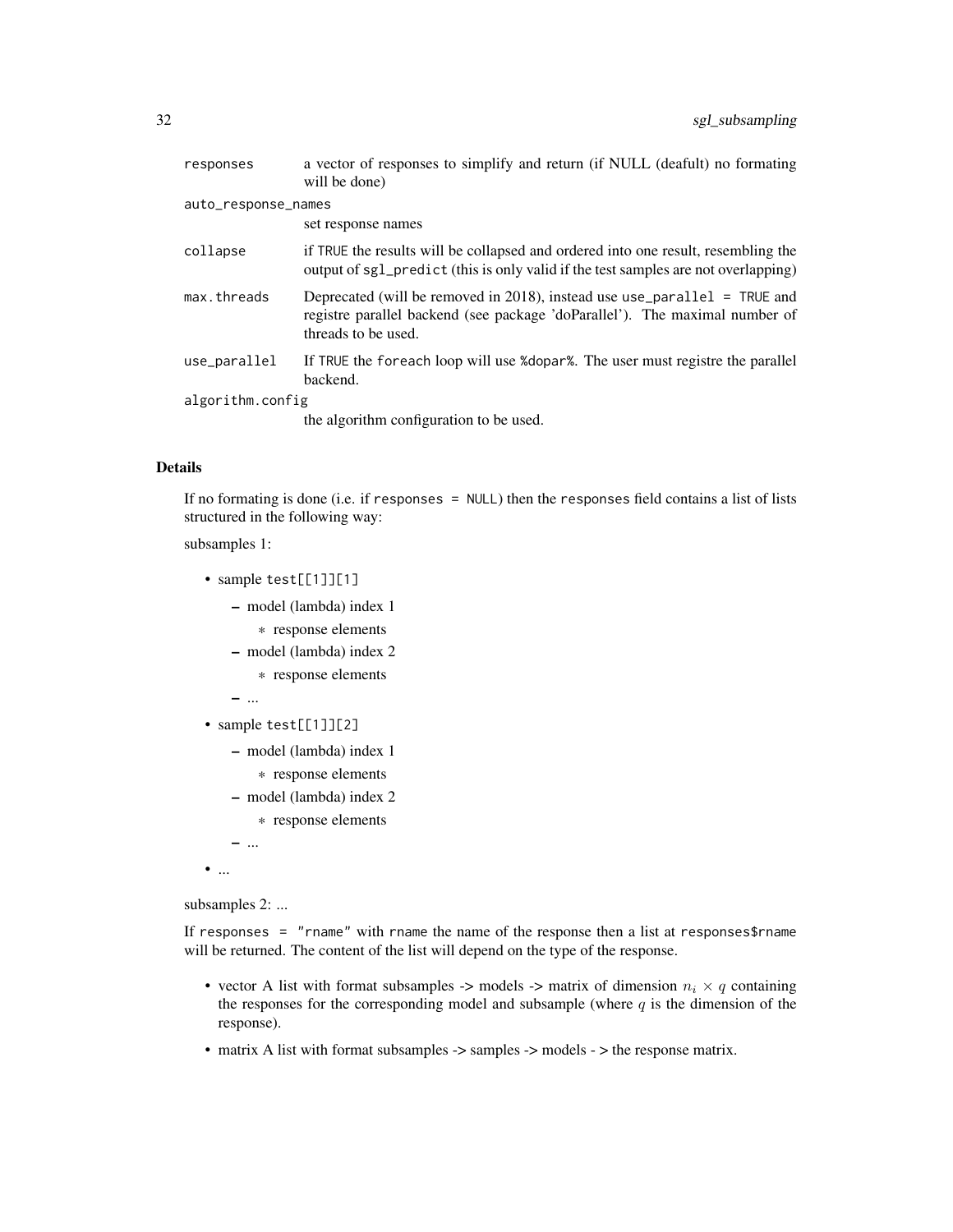#### <span id="page-32-0"></span>sgl\_test 33

## Value

| Y.true     | the response, that is the y object in data as created by create. sgldata. |
|------------|---------------------------------------------------------------------------|
| responses  | content will depend on the $C++$ response class                           |
| features   | number of features used in the models                                     |
| parameters | number of parameters used in the models                                   |
| lambda     | the lambda sequences used (a vector or list of length length (training)). |

#### Author(s)

Martin Vincent

| sgl_test | Test a sgl-Objective |
|----------|----------------------|
|----------|----------------------|

## Description

This function will run tests on the gradient and hessian functions implemented in a C++ objective module. Detected problems will be printed to the console.'

#### Usage

```
sgl_test(module_name, PACKAGE, data, parameterGrouping, groupWeights,
 parameterWeights, algorithm.config = sgl.standard.config)
```
## Arguments

| module_name       | reference to objective specific C++ routines.                                                                                                                    |  |
|-------------------|------------------------------------------------------------------------------------------------------------------------------------------------------------------|--|
| <b>PACKAGE</b>    | name of the calling package.                                                                                                                                     |  |
| data              | a list of data objects – will be parsed to the specified module.                                                                                                 |  |
| parameterGrouping |                                                                                                                                                                  |  |
|                   | grouping of parameters, a vector of length $p$ . Each element of the vector speci-<br>fying the group of the parameters in the corresponding column of $\beta$ . |  |
| groupWeights      | the group weights, a vector of length length (unique (parameter Grouping))<br>(the number of groups).                                                            |  |
| parameterWeights  |                                                                                                                                                                  |  |
|                   | a matrix of size $q \times p$ .                                                                                                                                  |  |
| algorithm.config  |                                                                                                                                                                  |  |
|                   |                                                                                                                                                                  |  |

the algorithm configuration to be used.

## Value

The number of found problems

#### Author(s)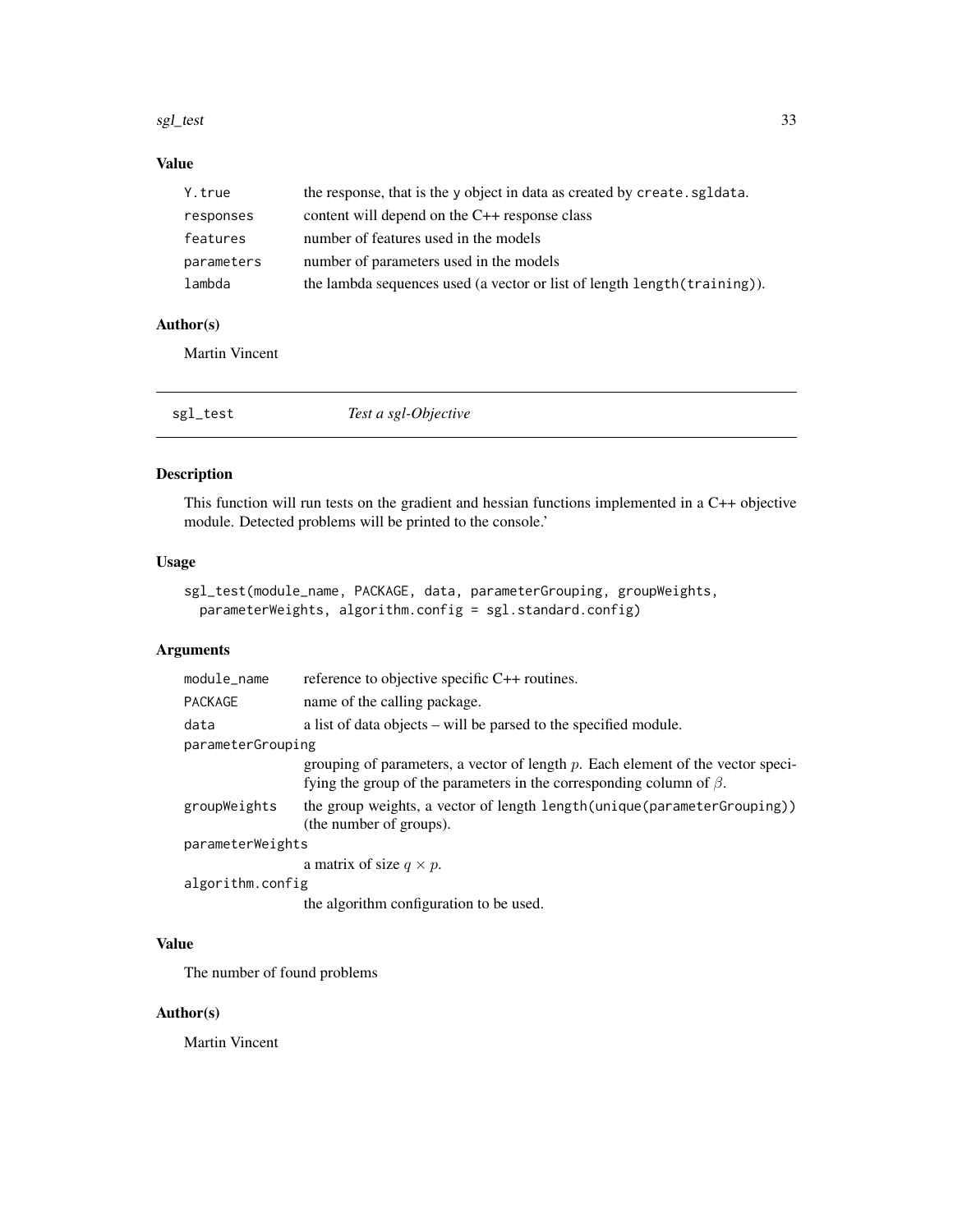<span id="page-33-0"></span>sparseMatrix\_from\_C\_format

*Convert to sparse matrix*

## Description

Convert sparse matrix retunred from .Call to sparseMatrix.

## Usage

sparseMatrix\_from\_C\_format(x)

#### Arguments

x .Call retunred list

#### Author(s)

Martin Vincent

sparseMatrix\_to\_C\_format

*Prepare sparse matrix for .Call*

#### Description

Prepare sparse matrix for .Call

#### Usage

```
sparseMatrix_to_C_format(x)
```
#### Arguments

x a spares matrix

#### Author(s)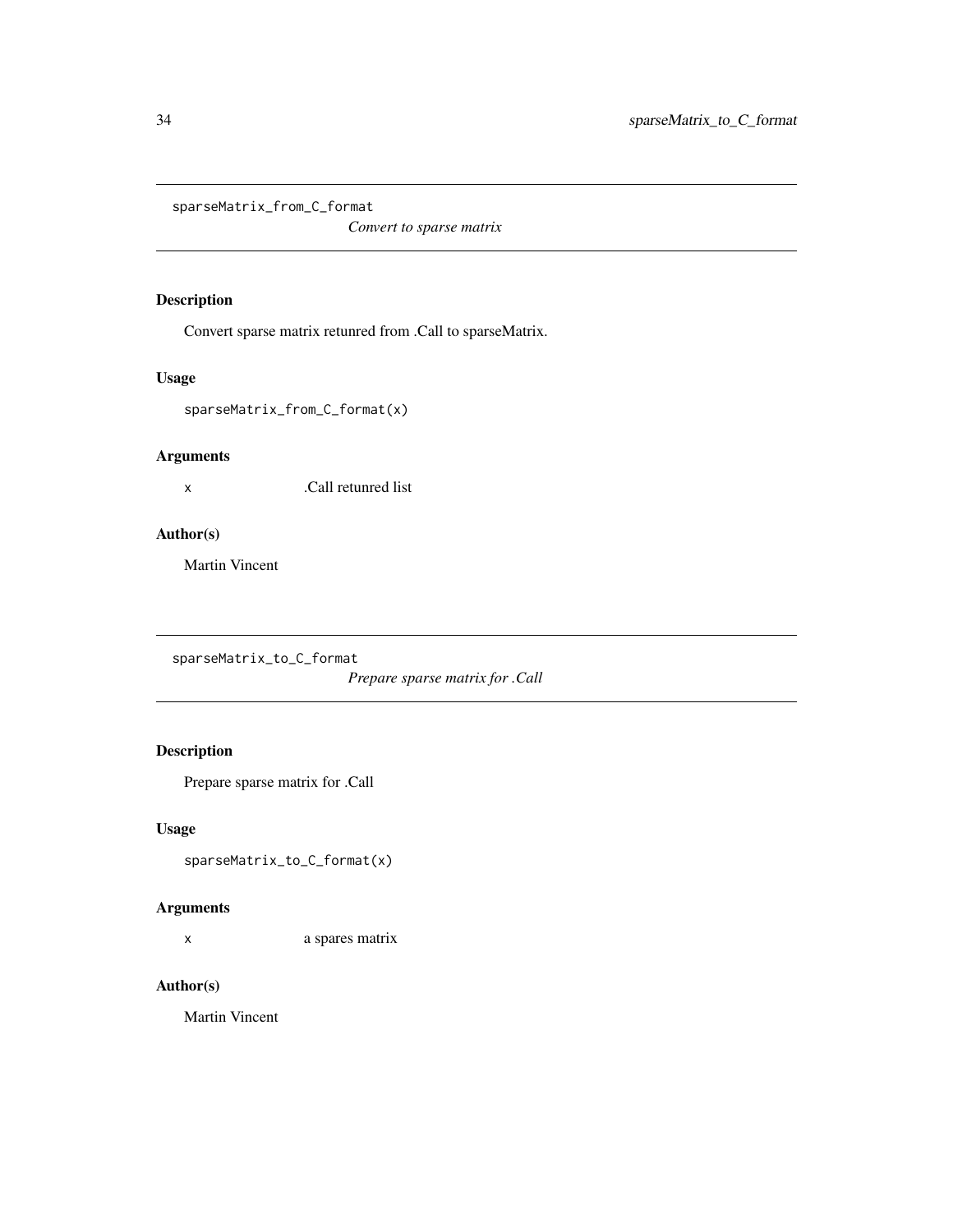<span id="page-34-0"></span>

Pick out a subsample of an object

#### Usage

subsample(data, indices, ...)

## Arguments

| data    | a data object                   |
|---------|---------------------------------|
| indices | a vector of indices to pick out |
| .       | not used                        |

## Value

a data object of the same class as data

#### Author(s)

Martin Vincent

<span id="page-34-1"></span>subsample.sgldata *Subsample sgldata*

## Description

Pick out a subsample of a sgldata object

#### Usage

```
## S3 method for class 'sgldata'
subsample(data, indices, ...)
```

| data    | a sgldata object                |
|---------|---------------------------------|
| indices | a vector of indices to pick out |
| .       | not used                        |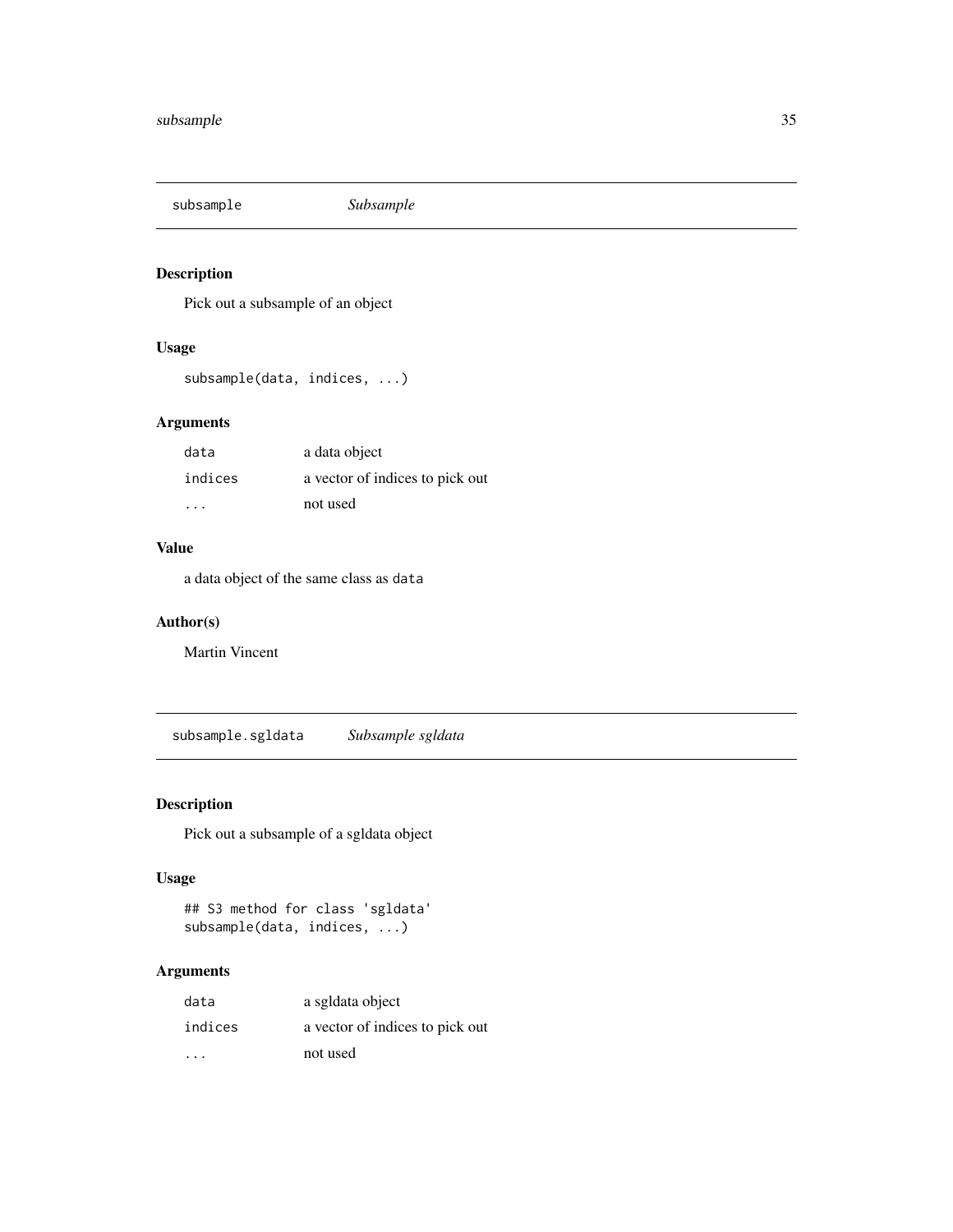<span id="page-35-0"></span>36 test\_rtools

#### Value

a sgldata

## Author(s)

Martin Vincent

## See Also

Other sgldata: [add\\_data.sgldata](#page-2-1), [create.sgldata](#page-5-1), [prepare.args.sgldata](#page-17-1), [prepare.args](#page-16-1), [prepare\\_data](#page-18-1), [rearrange.sgldata](#page-20-1)

test.data *Simulated data set*

## Description

This data set is for testing only.

test\_rtools *Test internal rtools*

## Description

This function runs some internal tests and is not intended for users of the package.

#### Usage

test\_rtools()

#### Author(s)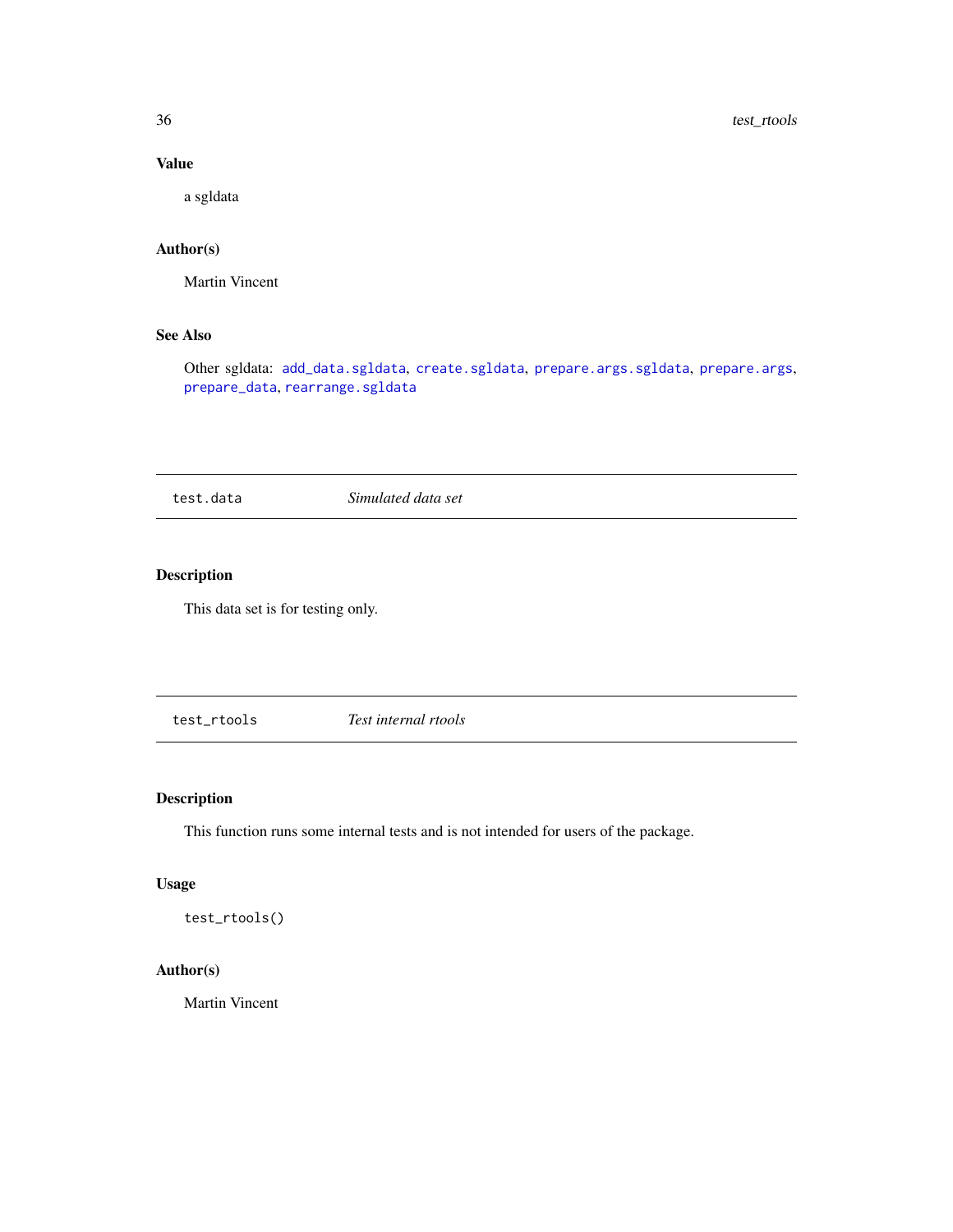<span id="page-36-0"></span>transpose\_response\_elements

*Transpose response elements*

#### Description

Transpose response elements in a response list and sub lists

#### Usage

transpose\_response\_elements(x)

## Arguments

x response list or matrix

## Value

response list with all matrices transposed

## Author(s)